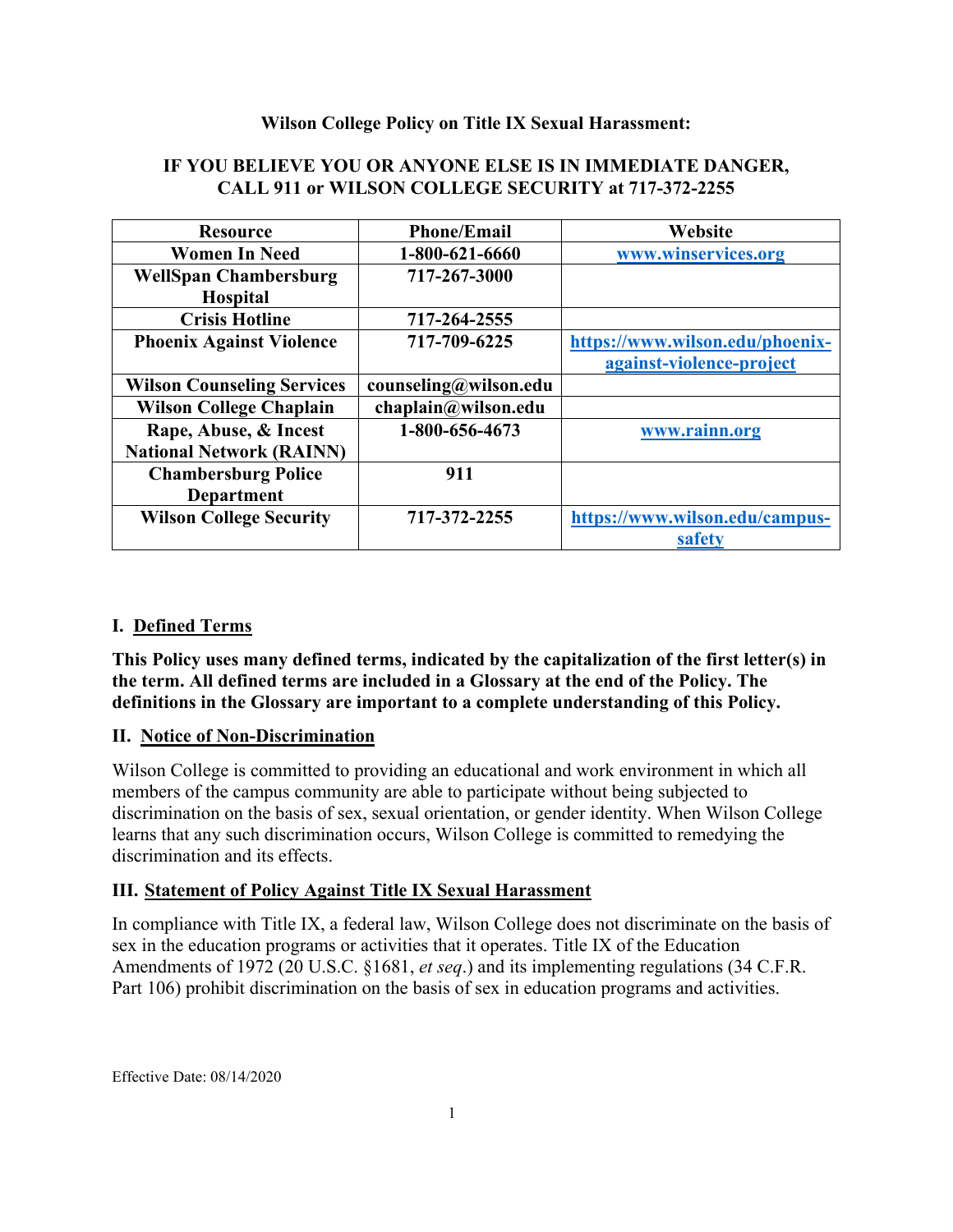No person in the United States shall, on the basis of sex, be excluded from participation in, be denied the benefits of, or be subjected to discrimination under any Education Program or Activity receiving Federal financial assistance.

Title IX requires that colleges and universities maintain an environment free from sex discrimination for all employees and students. Under Title IX, discrimination on the basis of sex includes Title IX Sexual Harassment, Sexual Assault, Domestic Violence, Dating Violence, and Stalking. Sexual harassment is also prohibited by Title VII of the Civil Rights Act of 1964 and by the state law.

Inquiries about the application of Title IX and its regulations may be referred to:

| <b>Title IX Coordinator:</b> | <b>Deputy Title IX Coordinator:</b>      |  |
|------------------------------|------------------------------------------|--|
| Dr. David Topper             | Dr. Mary Beth Williams                   |  |
| Director, Human Resources    | Vice President for Student Development & |  |
|                              | Dean of Students                         |  |
| Edgar $4th$ Floor            | 117 Lenfest Commons                      |  |
| David.topper@wilson.edu      | Marybeth.williams@wilson.edu             |  |
| 717-262-2543                 | 717-262-2614                             |  |

#### **OR**

Assistant Secretary for Civil Rights U.S. Department of Education, Office for Civil Rights  $ocr@ed.gov$ 1-800-421-3481

#### **IV. Scope of this Policy**

This Policy on Title IX Sexual Harassment Discrimination (Policy) applies to all Employees and all other non-student employees, and all Students. This Policy addresses only Title IX Sexual Harassment, as defined in this Policy. Allegations of discrimination based upon other protected traits and allegations of sex discrimination that do not fit within this Policy's definition of Title IX Sexual Harassment will be addressed under other Wilson College policies, including other applicable discrimination policies and procedures, such as the Student Code of Conduct, Faculty By-Laws, and Employee Handbook.

Title IX Sexual Harassment is defined as conduct:

- 1. On the basis of sex,
- 2. That occurs within Wilson College's Education Program or Activity,
- 3. Within the United States, and
- 4. Involves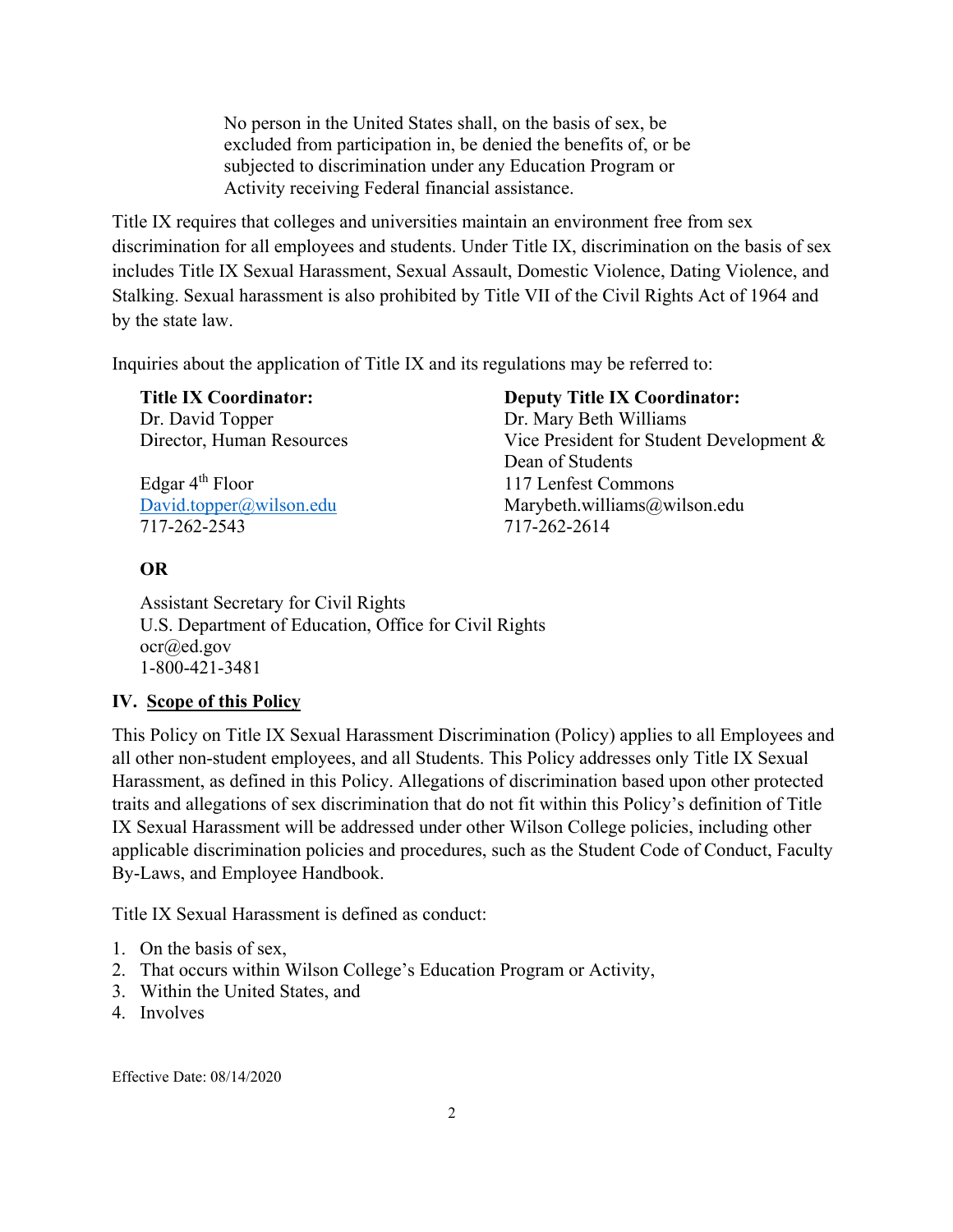- (a) a Wilson College Employee conditioning the provision of an aid, benefit, or service on an individual's participation in unwelcome sexual conduct;
- (b) unwelcome conduct that is determined by a reasonable person to be so severe, pervasive and objectively offensive that it effectively denies a person equal access to Wilson College's Education Program or Activity;
- (c) Sexual Assault;
- (d) Dating Violence;
- (e) Domestic Violence; or
- (f) Stalking.

All allegations of Title IX Sexual Harassment will be addressed according to this Policy.

Wilson College may take action against third Parties who engage in conduct prohibited by this Policy in connection with a Wilson College Education Program or Activity. In such circumstances, Wilson College will determine whether to apply this Policy or another policy or procedure.

This Policy applies when any Employee of the College is alleged to have engaged in Title IX Sexual Harassment as defined by this Policy. To the extent this Policy is inconsistent with any provisions of the Faculty By-Laws or Employee handbook, policy, or procedure, this Policy shall prevail because this Policy on Title IX Sexual Harassment is mandated by federal law. Federal law requires Wilson College to use the same Standard of Evidence in all matters alleging Title IX Sexual Harassment, which, therefore, fall within this Policy. Wilson College has no discretion to do otherwise.

All Employees who have experienced Title IX Sexual Harassment, who have provided a Report alleging Title IX Sexual Harassment, or have been alleged to have engaged in Title IX Sexual Harassment can seek confidential assistance through the Employee Assistance Program:

> Mazzitti & Sullivan 1-800-543-5080

info@mseap.com

### **V. Responsibilities of the Title IX Coordinator and Deputy Title IX Coordinator**

The Title IX Coordinator coordinates Wilson College's efforts to comply with Title IX, including overseeing this Policy and the publication and dissemination of information required by Title IX. The Title IX Coordinator's responsibilities include: (1) receiving and responding to Reports of conduct that may constitute a violation of this Policy; (2) coordinating the effective implementation of Supportive Measures; (3) designating Investigators, Facilitators, and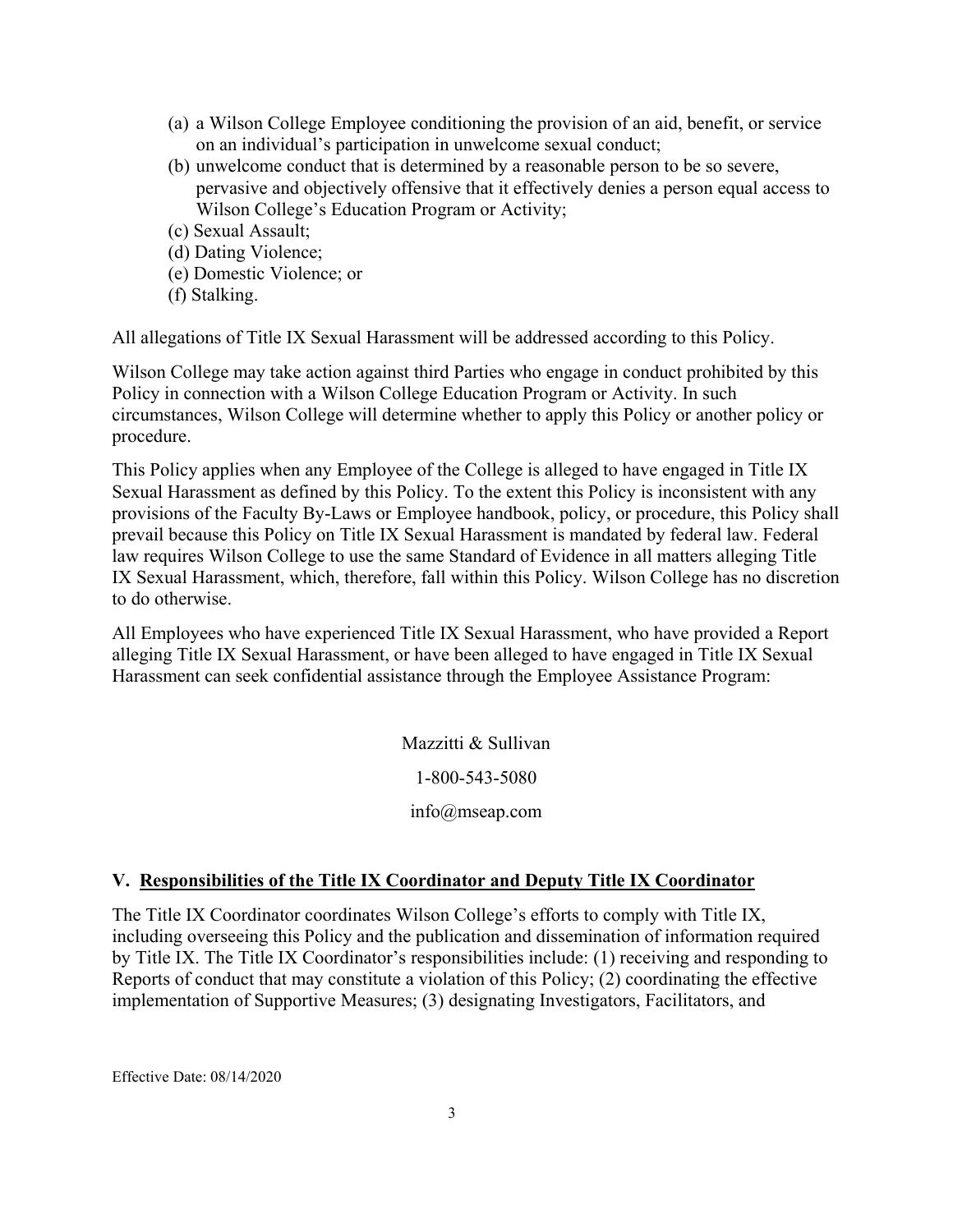Decision-makers to act pursuant to the Grievance Process; (4) ensuring that the technology needed to conduct and record hearings is available; (5) implementing effectively any Remedies or discipline imposed by a Decision-maker upon a finding of a violation of this Policy; and, (6) complying with the record-keeping requirements of this Policy.

The Deputy Title IX Coordinator supports the Title IX Coordinator in fulfilling their role and responsibilities and may serve as the Title IX Coordinator's designee to carry out any response, action, initiative, project, or other responsibility outlined in this Policy. **An individual requiring emergency support should call 911 or** Wilson College Security at 717-372-2255. An individual requiring support should reach out to the campus or community resources provided on the first page of this Policy.

# **VI. Reports of Potential Violations of this Policy**

Employees, except those covered by legal or other privilege, are required to Report potential violations of this policy to the Title IX Coordinator or Deputy Title IX Coordinator. Wilson College strongly encourages anyone who has information about a potential violation of this Policy to provide a Report to the Title IX Coordinator or another Campus Official. Any person may provide a Report concerning/relating to a potential violation to the Title IX Coordinator in person, by mail, by telephone or by electronic mail. Reports by mail, telephone or electronic mail may be made at any time, including outside of regular business hours.

A Report does not constitute a Formal Complaint. The procedure for filing a Formal Complaint is described in this Policy.

Any Campus Official who receives information or who otherwise has information about a potential violation of this Policy is required to provide the information received, in full, to the Title IX Coordinator.

# **VII. Response to Potential Violations of this Policy**

When the Title IX Coordinator or a Campus Official receives a Report, Wilson College will respond by: (A) equitably offering Supportive Measures to the Complainant and Respondent, whether or not a Formal Complaint is filed; and (B) imposing disciplinary sanctions or other actions that are not Supportive Measures upon the Respondent only when the Respondent is found responsible for a violation of this Policy through a completed Grievance Process. Notwithstanding the foregoing, Wilson College may impose an emergency removal or administrative leave as provided in this Policy.

### **VIII. Initial Assessment**

# **A. Purpose**

When the Title IX Coordinator receives a Report of alleged Title IX Sexual Harassment or a Formal Complaint alleging Title IX Sexual Harassment, the Title IX Coordinator will seek to gather information of the alleged misconduct in order to evaluate the appropriate response and will undertake an initial assessment of risk of harm to individuals or to the campus community.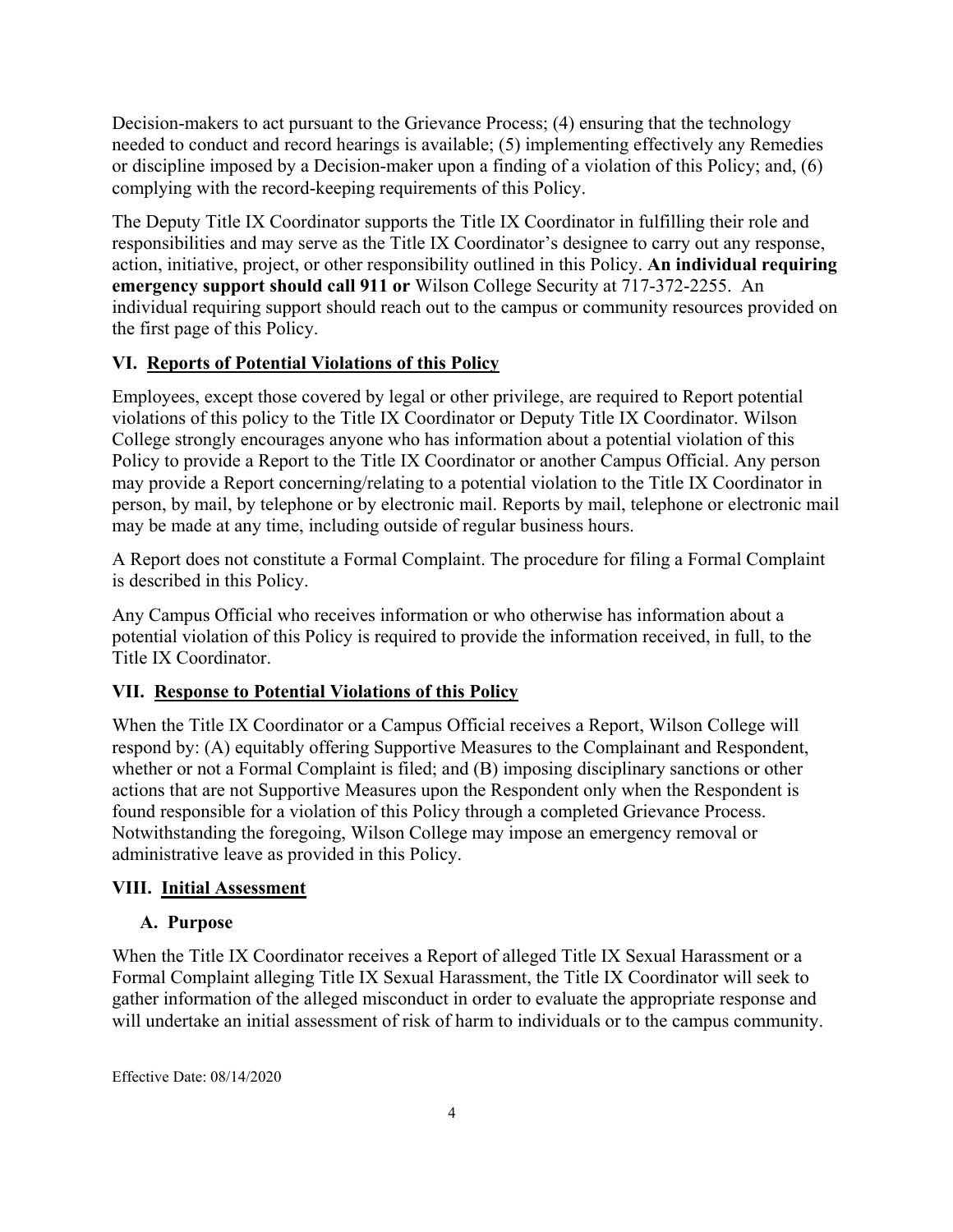### **B. Addressing Risk of Harm**

The Title IX Coordinator will take any action necessary to address any risk of harm identified including implementation of Supportive Measures, initiation of actions designed to protect the larger campus community, or Emergency Removal of a Respondent. A decision to remove a Respondent from campus pending the Grievance Process will follow the Emergency Removal of a Respondent process described in this Policy. At the Title IX Coordinator's discretion, one or more other Campus Officials may be included in the initial assessment or in evaluating information gathered in the initial assessment.

# **C. First Step in the Assessment**

The first step of the assessment is a discussion between the Title IX Coordinator and the Complainant. The purposes of the discussion are to:

- assess the nature and circumstances of the allegations;
- address the immediate physical safety and emotional well-being of the Complainant;
- notify the Complainant of the right to contact law enforcement (or not) and seek medical treatment;
- provide the Complainant with information about on- and off-campus resources;
- discuss the range and implementation of Supportive Measures;
- enter the Report into Wilson College's daily crime log;
- assess the Reported conduct for the need for a timely warning under the Clery Act;
- explain the College's policy prohibiting retaliation; and
- explain the College's Grievance Process and Informal Resolution Process.

### **D. Determination After Initial Assessment**

After the initial assessment of the information gathered, the Title IX Coordinator will take one of the following steps regarding the Grievance Process:

### **1. Initiate Grievance Process**

If the Title IX Coordinator determines that the alleged misconduct falls within this Policy and a Formal Complaint has already been submitted, the Title IX Coordinator will proceed to initiate the Grievance Process, unless the Formal Complaint proceeds to Informal Resolution.

If a Formal Complaint has not yet been submitted, the Title IX Coordinator will advise the Complainant that a Formal Complaint is required to initiate an investigation. The Title IX Coordinator will provide the Complainant a Formal Complaint form (or link to a website where the form is available) for the Complainant's completion and signature. Once a signed Formal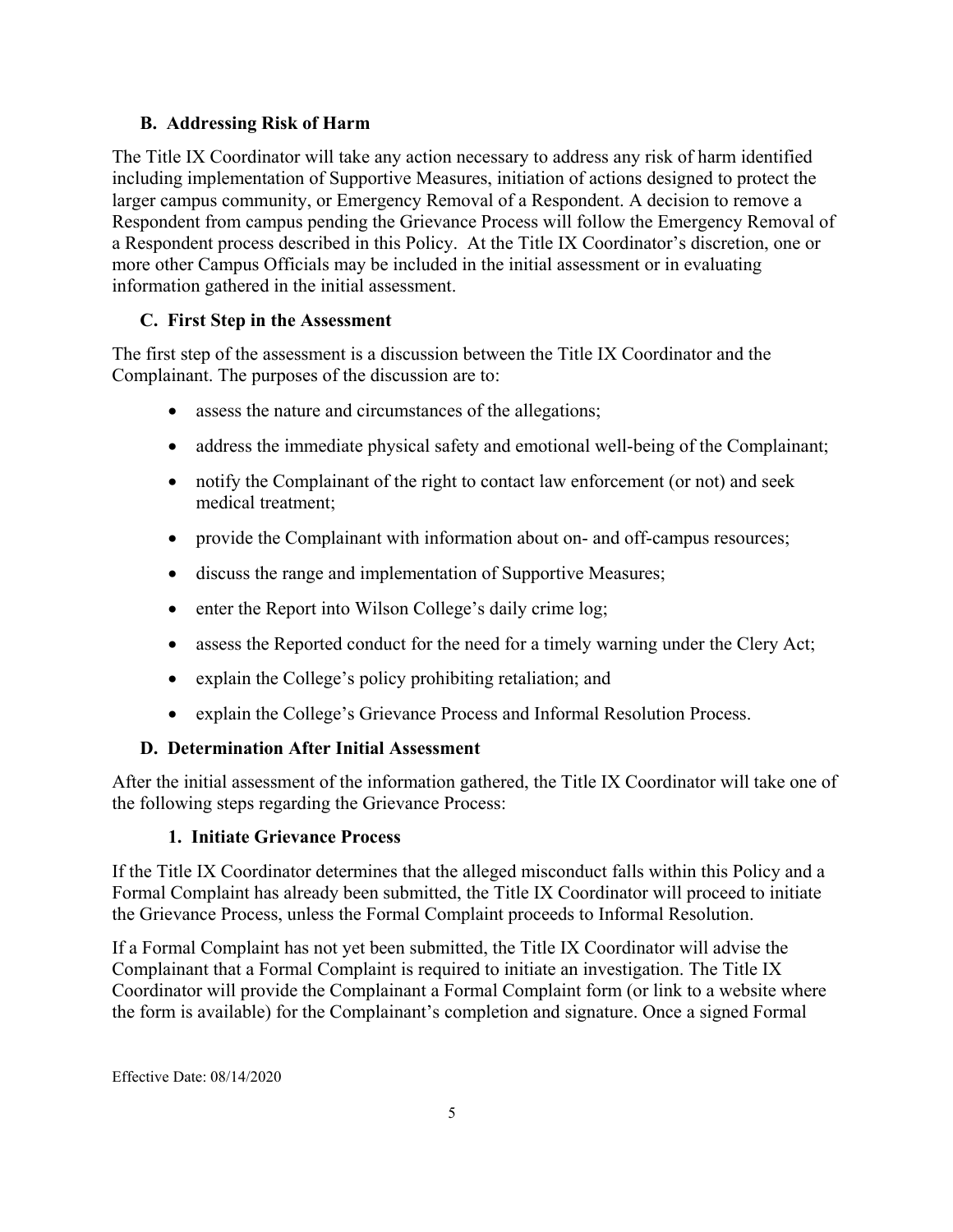Complaint is submitted, the Title IX Coordinator will proceed to initiate the Grievance Process, unless the Formal Complaint proceeds to Informal Resolution.

If the Complainant determines not to file a Formal Complaint, and the Title IX Coordinator determines, in their discretion, that the allegations must be investigated, the Title IX Coordinator may initiate the Grievance Process by completing and signing a Formal Complaint.

# **2. Refer for Action Pursuant to Different Policy**

With or without a Formal Complaint, when the initial assessment concludes with a determination that the alleged misconduct does not fall within the scope of this Policy but involves conduct that, if found to have occurred, violates another Wilson College policy, the matter will be referred for further action under the applicable policy. The determination regarding next steps will be communicated to the Parties in writing.

If a Formal Complaint has been filed, the Title IX Coordinator shall follow the procedures for Dismissal of a Formal Complaint set forth in the Grievance Process.

# **IX. Supportive Measures**

Promptly after receipt of a Report or Formal Complaint, the Title IX Coordinator will contact the Complainant and Respondent (if identified or identifiable) to discuss the availability of Supportive Measures. Supportive Measures are available with or without the filing of a Formal Complaint. In determining the Supportive Measures to be provided, the Title IX Coordinator will make an individualized determination, considering Complainant's wishes and other relevant factors, of the non-disciplinary, non-punitive measures that will be provided to the Complainant and Respondent to restore or preserve equal access to Wilson College's Education programs or Activities, to protect the safety of the Parties, and/or to deter Title IX Sexual Harassment and retaliation.

All Supportive Measures will be provided without fee or charge and without unreasonably burdening either party to the complaint. Supportive Measures will be maintained as confidential by Wilson College to the extent that confidentiality will not impair the ability to provide the Supportive Measures.

Examples of Supportive Measures that may be implemented by Wilson College include:

- Academic extensions or adjustments
- Campus escort services
- Changes in housing
- Counseling
- Increased security or monitoring of certain areas of the campus
- Changes in work schedules or locations
- Modifications of class or activity schedules
- Mutual restrictions on contact between the Parties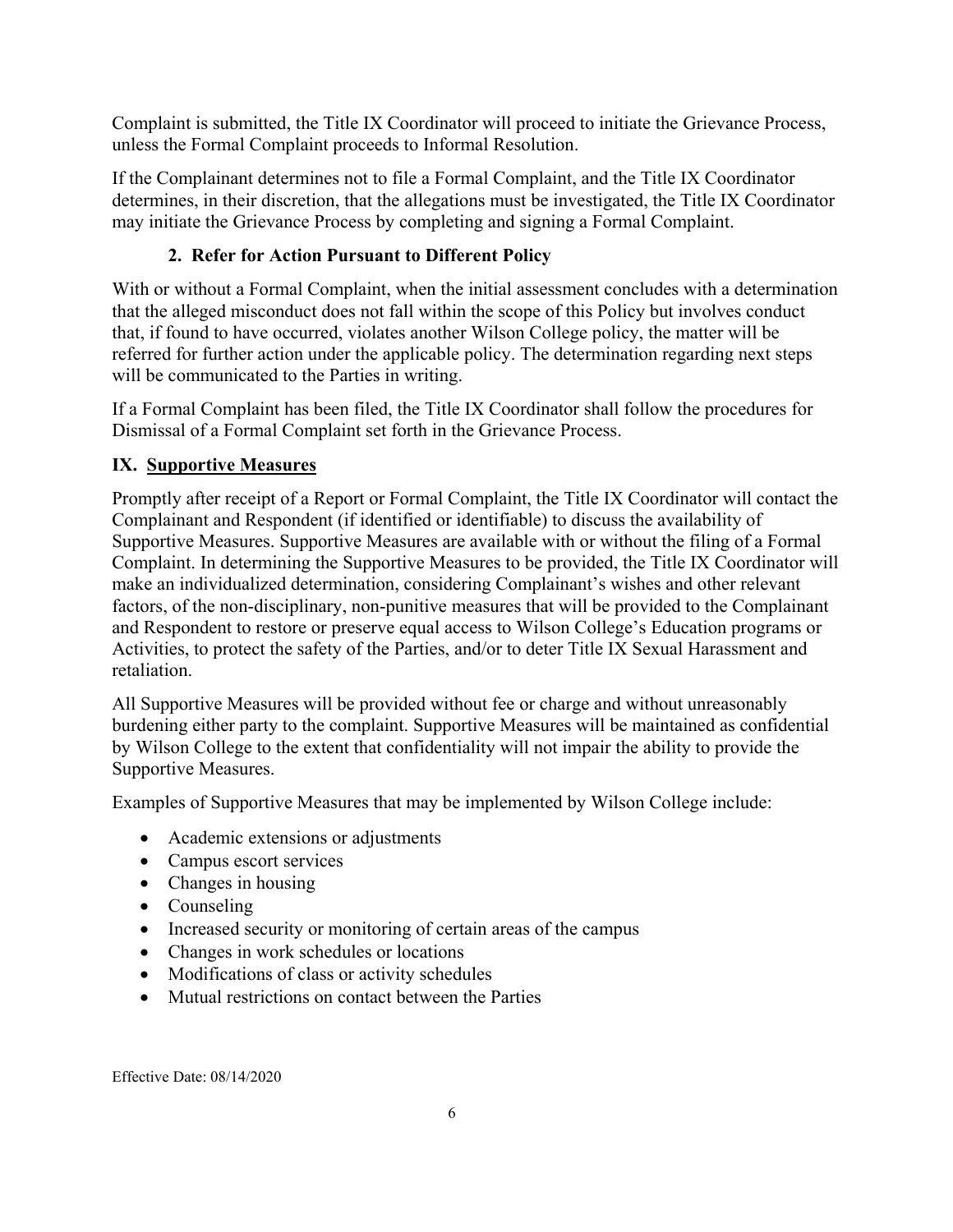## **X. Emergency Removal of a Respondent**

Wilson College may implement emergency removal of a Respondent, whether or not a Formal Complaint has been submitted, if there is an immediate threat to the physical health or safety of any student or other individual that arises from allegations of conduct that could constitute a violation of this Policy.

Prior to implementing an emergency removal, Wilson College will first gather information to undertake an individualized safety and risk analysis. The analysis will be conducted by an individual who is free from bias or conflict of interest, who has relevant knowledge and experience, and who will not be involved in any later Grievance Process related to the student or employee who is being evaluated for potential removal.

### **A. Factors to be Considered**

The analysis of whether an immediate threat to the physical health and safety exists will focus on the specific Respondent and consider the specific circumstances arising from the allegations of Title IX Sexual Harassment that potentially pose an immediate threat to a person's physical health or safety. If a person expresses a subjective fear, Wilson College will consider it and will also apply an objective Reasonable Person standard. Wilson College will consider the Respondent's propensity, opportunity, and ability to carry out a stated or potential threat. The analysis will evaluate whether Supportive Measures or other less restrictive means can negate or sufficiently minimize the threat. As part of its analysis, Wilson College may rely on objective evidence and current medical knowledge and may consult with a licensed evaluator to analyze the information gathered. Wilson College shall also consider Respondent's rights, if any, under applicable federal and/or state disability laws.

The relationship between a threat and the physical health or physical safety of any student or other individual will also be carefully evaluated. In some but not all cases, threatening speech or Virtual Interactions without an associated action may rise to the level of a threat to physical health or physical safety. If the threat posed is in the nature of potential emotional impact only, Wilson College will instead focus on identifying appropriate Supportive Measures.

Wilson College will also closely examine whether the threat arises from allegations of conduct that could constitute Title IX Sexual Harassment under this Policy. As an example, an immediate threat to physical safety is likely present when a Respondent threatens physical violence against the Complainant in response to the Complainant's allegations of verbal harassment by the Respondent. Threats of self-harm by the respondent and/or complainant will be addressed under other applicable Wilson College policies and procedures. If the individualized safety and risk analysis results in a determination that a Respondent's actions pose an immediate and identified threat, but do not arise from allegations of Title IX Sexual Harassment, Wilson College will respond pursuant to other applicable policies and/or procedures.

Wilson College's assessment of the appropriateness of emergency removal will account for its multiple potential impacts, including: whether providing Supportive Measures will be sufficient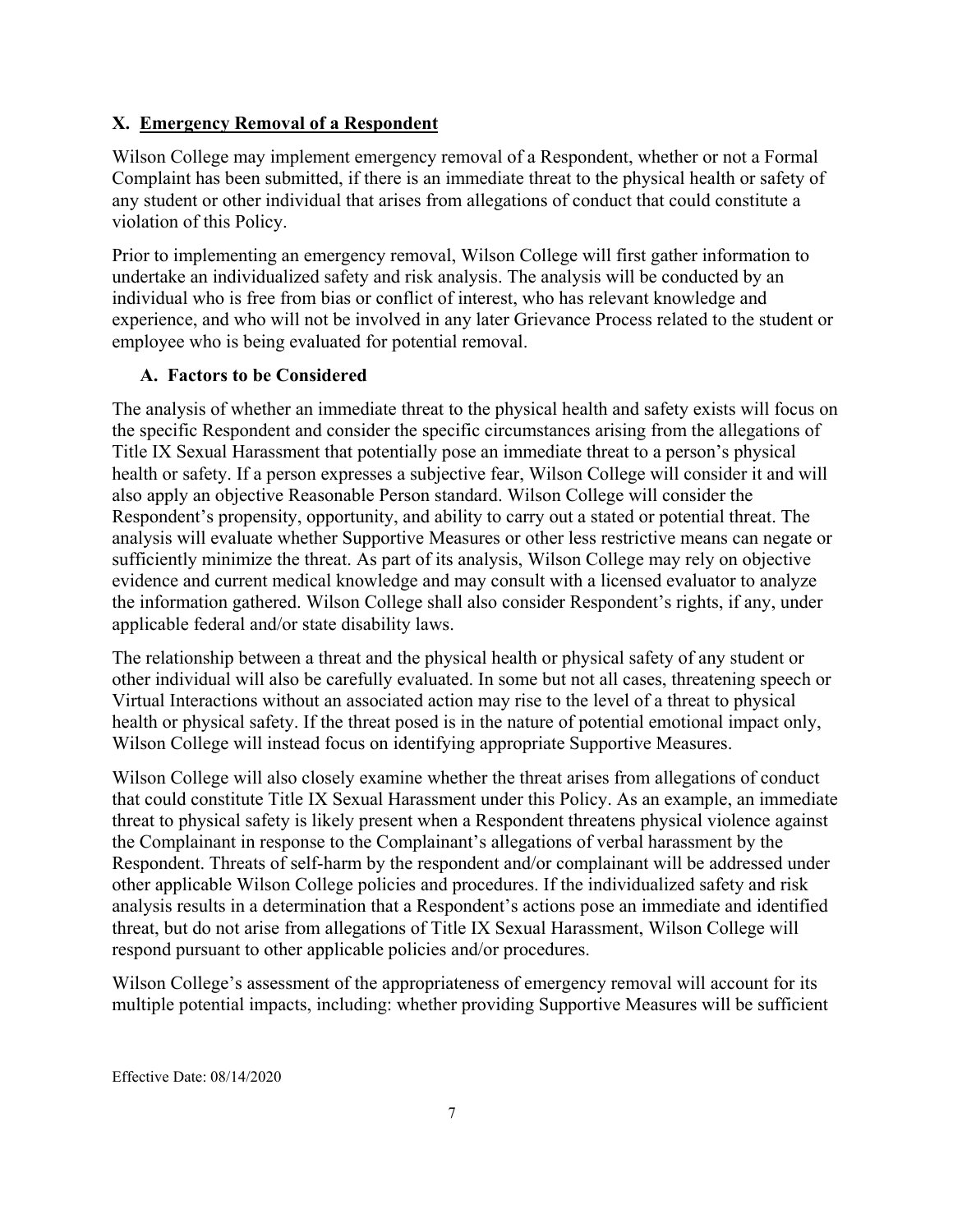to ensure equal educational access; the adverse impacts of separating a Respondent from educational opportunities and benefits; the protection of the health and safety of the Wilson College community; and, the anticipated timeline of an investigation and hearing. Because these evaluations are necessarily fact specific, Wilson College may determine that restricting a Respondent's participation in specific programs or activities will adequately address the situation.

### **B. Emergency Removal Is Not Discipline nor a Determination of Responsibility**

At all stages of the process, Wilson College will ensure that the emergency removal will not impose a premature sanction on the Respondent or circumvent the Grievance Process. An emergency removal does not equate to a determination that a Respondent has engaged in a violation of this Policy nor will it result in a presumption of responsibility in any subsequent Grievance Process.

# **C. Notice of Emergency Removal and Appeal**

In the event Wilson College determines that emergency removal of a Respondent is appropriate, the Respondent will be notified immediately in writing. The written notice will include details about the specifically identified emergency threat of physical safety or harm underlying the decision, as well as information about the Respondent's immediate opportunity to challenge the removal decision by filing an Appeal.

# **XI. Placement of Employee on Administrative Leave**

In the event a Formal Complaint alleges conduct that could constitute Title IX Sexual Harassment Discrimination and identifies an Employee as Respondent, Wilson College may decide to place the Respondent on administrative leave, in non-emergency and emergency situations. The purpose of such an administrative leave is to allow a temporary separation of the Employee while the Grievance Process is ongoing. Wilson College will determine the terms and conditions of the leave on a case-by-case basis. The decision process for placing an Employee-Respondent on leave will respect their rights under Title VII, the Americans with Disabilities Act, and all other applicable employment laws.

# **XII. Grievance Process for Formal Complaints**

# **A. Overview**

All entitlements established in this section apply equally to the Parties. The Grievance Process applies when a Formal Complaint is signed and submitted, whether by a Complainant or by the Title IX Coordinator on behalf of Wilson College. This process is grounded in a presumption that a Respondent is not responsible unless and until a Determination of Responsibility at the conclusion of this process. The standard of review for determinations regarding responsibility at Wilson College is PREPONDERANCE OF EVIDENCE. The preponderance of evidence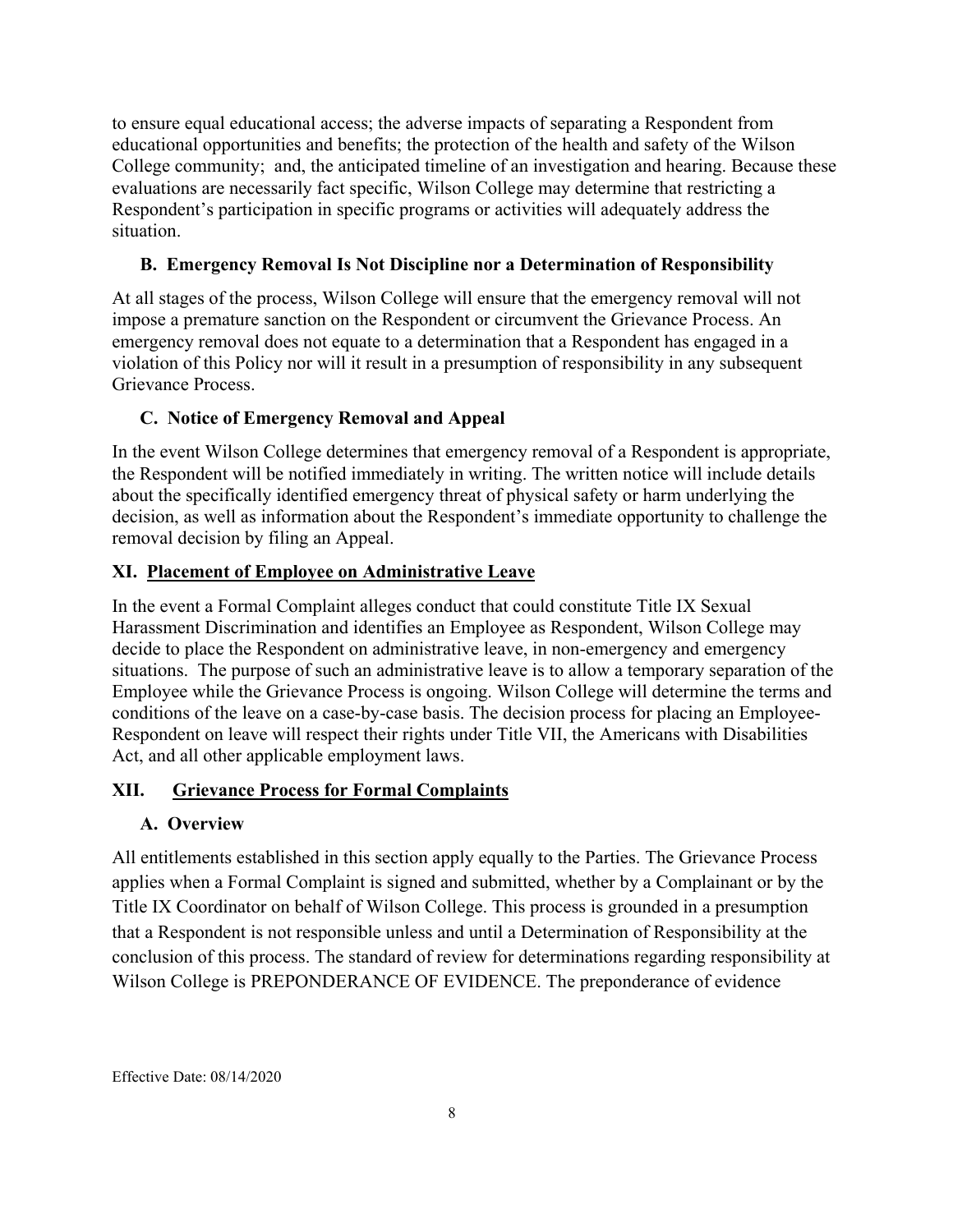standard of proof is met when the evidence shows that it is more likely than not that an allegation is true.

# **B. Filing of Formal Complaint**

The Grievance Process begins with the filing of a Formal Complaint which alleges that a Respondent has engaged in Title IX Sexual Harassment, is signed by the Complainant or the Title IX Coordinator, and requests that Wilson College investigate the allegation of title IX Sexual Harassment. A Formal Complaint may be filed with the Title IX Coordinator in person, by mail, by electronic mail, or the online reporting form available on the campus safety website.

# **C. Dismissal or Withdrawal of Formal Complaint**

If, at any time during the Grievance Process, the Title IX Coordinator determines that the alleged misconduct does not fall within this Policy because the conduct did not occur within Wilson College's Education Program or Activity, or the conduct did not occur within the United States, the Title IX Coordinator will dismiss the Formal Complaint by issuing a Notice of Dismissal.

If, at any time during the Grievance Process, the respondent is no longer enrolled or employed by Wilson College or the Title IX Coordinator determines that specific circumstances prevent Wilson College from gathering evidence sufficient to reach a determination of the allegations of the Formal Complaint, Wilson College may dismiss the Formal Complaint by issuing a Notice of Dismissal.

The Notice of Dismissal, which will be issued to the Complainant within five (5) Business Days of the Title IX Coordinator's determination, will include the reasons for the dismissal. A dismissal of a Formal Complaint from the Grievance Process shall not prevent Wilson College from addressing the allegations in the Formal Complaint under another applicable policy of Wilson College. Any Party has the right to submit an Appeal from dismissal of a Formal Complaint.

If, at any time during the Grievance Process, the Complainant notifies the Title IX Coordinator in writing that they wish to withdraw the Formal Complaint or any allegations in the Formal Complaint, the Title IX Coordinator may dismiss the Formal Complaint. Alternatively, the Title IX Coordinator may decide that proceeding with the Grievance Process is necessary. In making that determination, the Title IX Coordinator must weigh the Complainant's wishes and Wilson College's obligations to eliminate Title IX Sexual Harassment, prevent its recurrence, and remedy its effects.

# **D. Length of Process**

Wilson College seeks to resolve all Reports of Title IX Sexual Harassment promptly, thoroughly, fairly, and equitably. The timeframes which Wilson College strives to meet are set forth in this Policy. Wilson College will inform the Parties regularly of the status of the Grievance Process, including the status of investigation and other steps in the process. Circumstances may arise that require the extension of anticipated time frames. Such circumstances may include the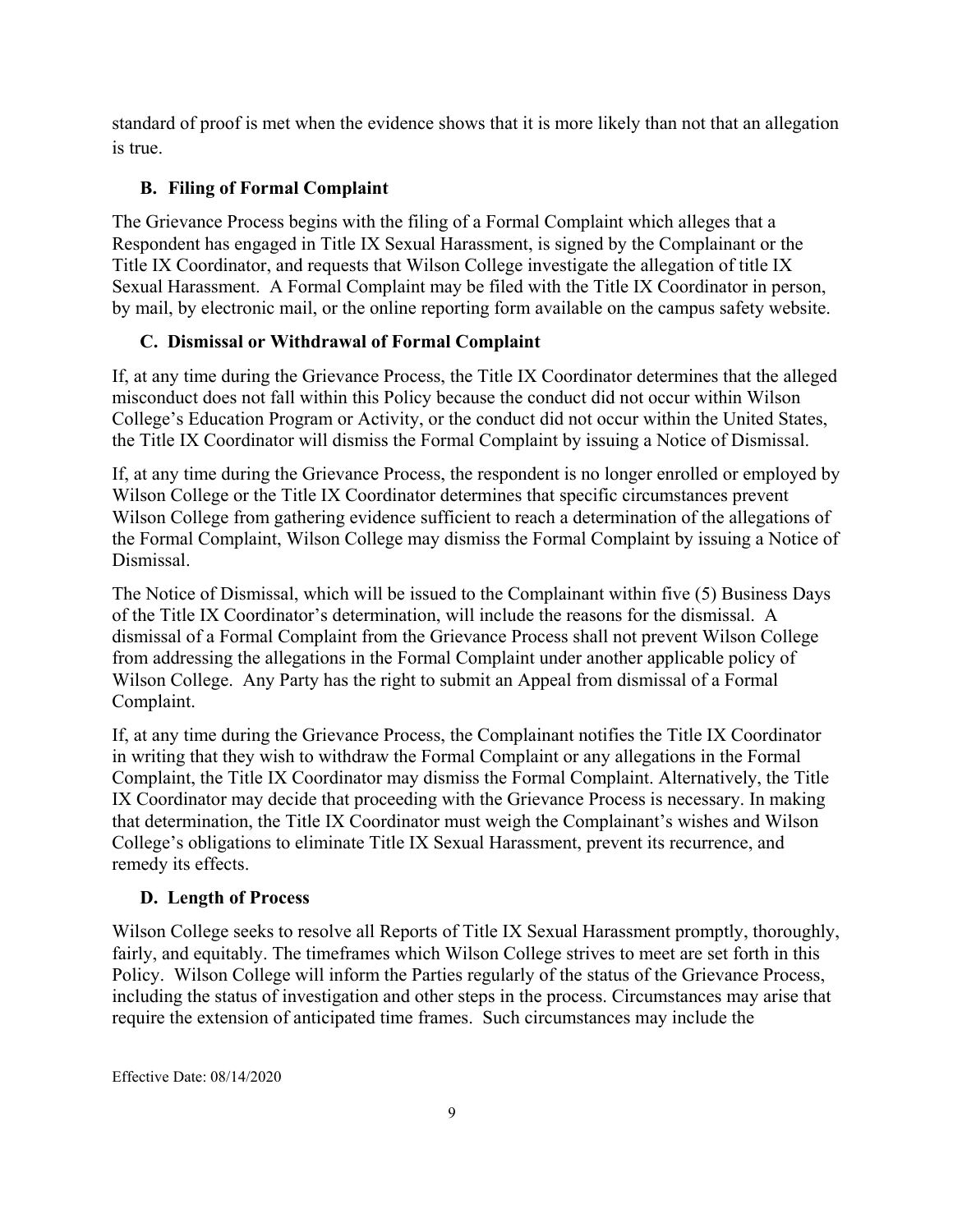complexity of the allegations; the number of Witnesses involved; the availability of the Parties Witnesses, or others involved; the effect of a concurrent criminal investigation; breaks or other closures of campus; concurrent law enforcement activity; the need for language assistance or accommodation of disabilities; or unforeseen circumstances. In the event timelines are modified, Wilson College will provide written notification to the Parties.

### **E. Privacy of Process**

Wilson College will keep confidential the identity of any individual who has made a Report or Formal Complaint, and the identity of any Complainant, Respondent, and Witness except as permitted by FERPA, required by law, or as necessary for the Institution to take action under this Policy.

# **F. Participation in Grievance Process Is Voluntary**

Parties and Witnesses are not required to participate in the Grievance Process, but without their live testimony at the hearing, the Hearing Board cannot rely upon their Statements. Wilson College may not threaten, coerce, or intimidate a Party or Witness into participating, nor may Wilson College retaliate against a Party or Witness for declining to participate in any part of the Grievance Process.

### **G. Right to an Advisor**

Each Party has the right to choose an Advisor to assist and advise them (at the Party's own expense, if the Advisor is paid). Each Party has the right to be accompanied by their Advisor throughout the Grievance Process, including during all related meetings and hearings. Parties are encouraged to identify an Advisor as soon as practical, as Advisors play an important role in supporting Parties. Each Party must notify the Title IX Coordinator promptly of the name, title, and contact information for their Advisor and any change in their Advisor. If a Party does not select an Advisor and the matter proceeds to a Live Hearing, an Advisor will be appointed by Wilson College, at no fee to the Party, to ask Cross-examination Questions on that Party's behalf.

#### **H. Request to Remove an Investigator, Hearing Board Member, or Title IX Coordinator**

Parties have the right to request that the Title IX Coordinator remove an Investigator or member of the Hearing Board based on reasonable and articulated grounds of bias, conflict of interest or an inability to be fair and impartial.

### **1. Challenge to an Investigator**

A challenge to an Investigator must be raised in writing within five (5) Business Days of receipt of the Notice of Investigation. The Title IX Coordinator will determine whether to remove the Investigator. If the Investigator is not removed, the Title IX Coordinator will notify the requesting Party of the decision. If an Investigator is removed and replaced, the Title IX Coordinator will send written notification to the Parties of the name of the new Investigator.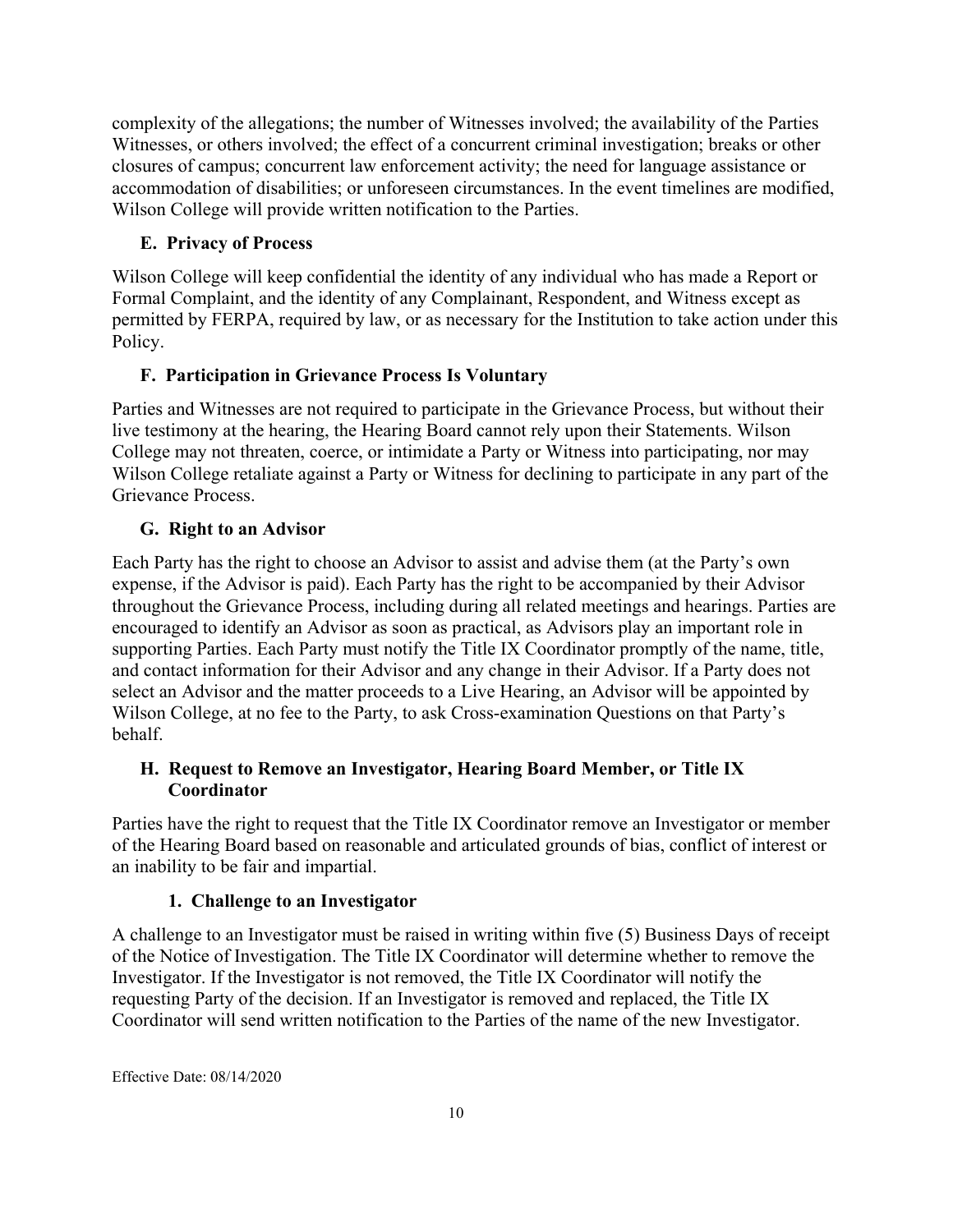#### **2. Request to Remove a Hearing Board Member**

Following receipt of the Notice of Live Hearing, Parties have the right to request that the Title IX Coordinator remove a member of the Hearing Board based on reasonable and articulated grounds of bias, conflict of interest, or an inability to be fair and impartial. This request must be raised in writing within two (2) Business Days of receipt of the Notice of Live Hearing. The Title IX Coordinator will determine whether to remove the Hearing Board member. If the Hearing Board member is not removed, the Title IX Coordinator will notify the requesting Party of the decision. If a Hearing Board member is removed and replaced, the Title IX Coordinator will send written notification to the Parties of the name of the new Hearing Board member.

#### **3. Request to Remove the Title IX Coordinator**

A Party may request that someone other than the Title IX Coordinator oversee the Grievance Process based on reasonable and articulated grounds of bias, conflict of interest, or an inability to be fair and impartial. Any such request must be submitted in writing to the person to whom the Title IX Coordinator reports, which is the Vice President for Finance and Administration, as soon as a Party becomes aware of any such grounds for removal. The Vice President for Finance and Administration will determine whether to designate another person to perform the Title IX Coordinator's duties for the specific matter, and if necessary, will identify the person to undertake those duties.

#### **I. Procedures Following a Formal Complaint**

#### **1. Initiate an Investigation**

The Title IX Coordinator will initiate an investigation, unless the Formal Complaint is proceeding through the Informal Resolution Process. The Title IX Coordinator will issue a Notice of Investigation to known Parties sufficiently in advance of any request to meet with the Investigator. This Notice of Investigation will include:

- a. Notice of these grievance procedures, including the Informal Resolution process, and a copy of this Policy.
- b. The conduct alleged to violate this Policy, and the date and location of the alleged incident, if known.
- c. Known Parties involved in the alleged incident.
- d. A statement that the Respondent is presumed not responsible for the alleged misconduct and that a Determination of Responsibility will be made at the conclusion of the process.
- e. Notice of the Parties' right to an Advisor of choice, who will be permitted to accompany them to investigation meetings, interviews, and any hearing and to review materials provided to their advisee throughout the process.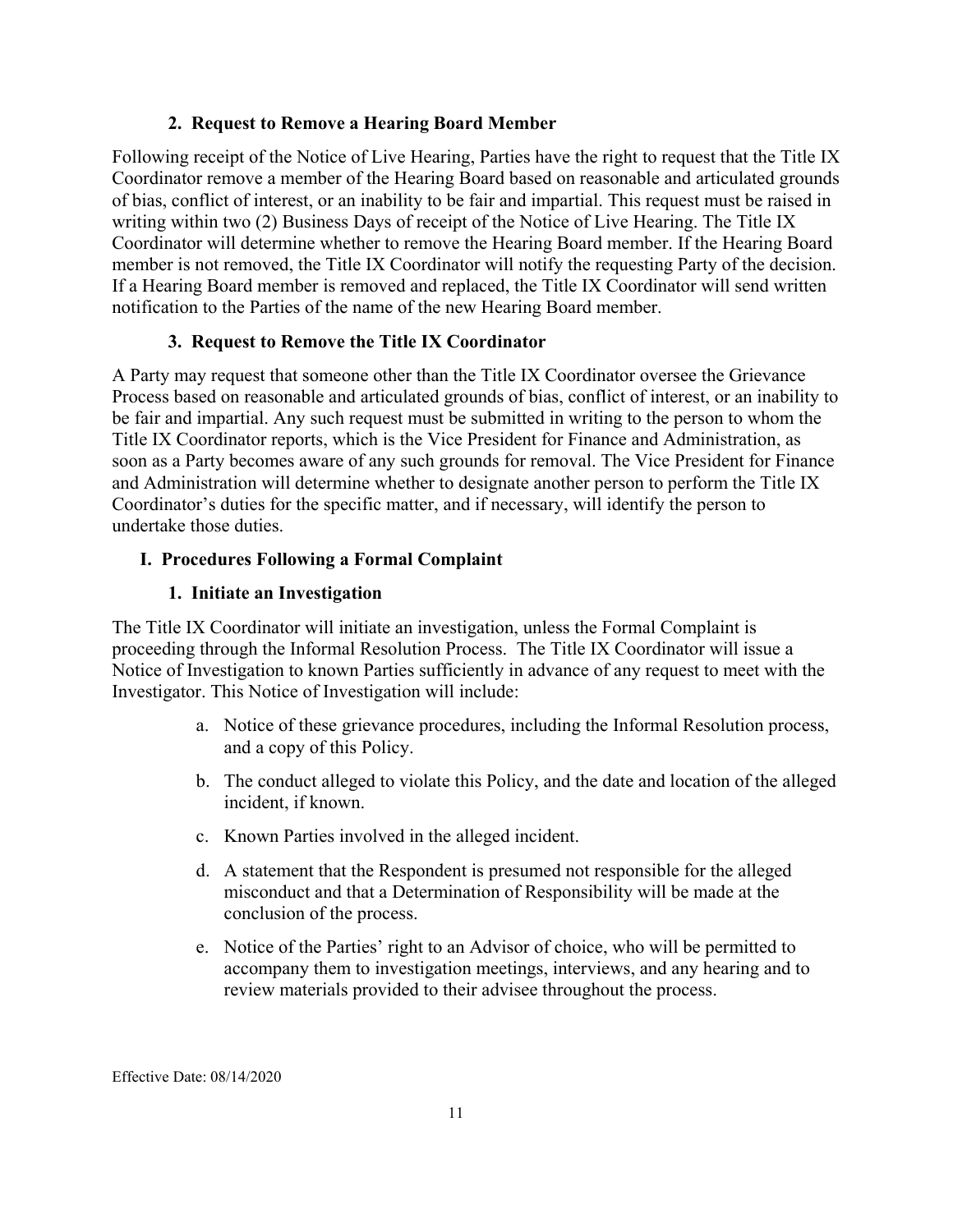f. Notice of and citation to Wilson College's prohibition on knowingly making false Statements or submitting false information during a Wilson College process.

If during the course of an investigation, new or additional allegations arise that require investigation, Wilson College will send the Parties an updated Notice of Investigation revising the scope of the investigation.

# **2. Option of Informal Resolution**

If the Parties voluntarily agree to proceed with the Informal Resolution Process, the Title IX Coordinator may refrain from initiating the Grievance Process or may pause an ongoing Grievance Process.

### **3. Concurrent Law Enforcement Activity**

When Wilson College receives a Report of Title IX Sexual Harassment to which it has determined it must respond through its Grievance Process, Wilson College's process continues regardless of whether a Complainant has made or decides to make a report to law enforcement. The filing of a report with law enforcement, or an ongoing law enforcement investigation or proceeding, does not relieve Wilson College of its obligation to address the Complaint through its Grievance Process. At Wilson College's discretion, Wilson College may temporarily pause its investigation at the request of law enforcement. In that circumstance, the Title IX Coordinator will send written notice to the Parties explaining the reason for pausing the investigation.

# **J. Consolidation of Certain Formal Complaints**

If there are multiple Complainants and one Respondent, Wilson College may consolidate Formal Complaints where the allegations of Title IX Sexual Harassment arise out of the same facts or circumstances. All Parties will be notified in writing of a decision to consolidate Formal Complaints.

### **K. Investigation**

Wilson College's investigation process is designed to allow for the thorough, impartial, and reliable gathering of information and to result in a comprehensive investigation report summarizing relevant, admissible evidence. Wilson College strives to complete its investigation within thirty (30) Business Days, understanding that numerous issues arise during investigations that may justify a good cause extension of the timeline.

### **1. Assignment of Investigator**

The Title IX Coordinator will supervise the investigation, starting with determining who will serve as Investigator. The Investigator may be a Wilson College Employee or Employees, an external Investigator or Investigators, or a team of Investigators that pairs an external Investigator with a Wilson College Employee. All Investigators will conduct the investigation with a presumption that the Respondent is not responsible and will act without bias or conflict of interest.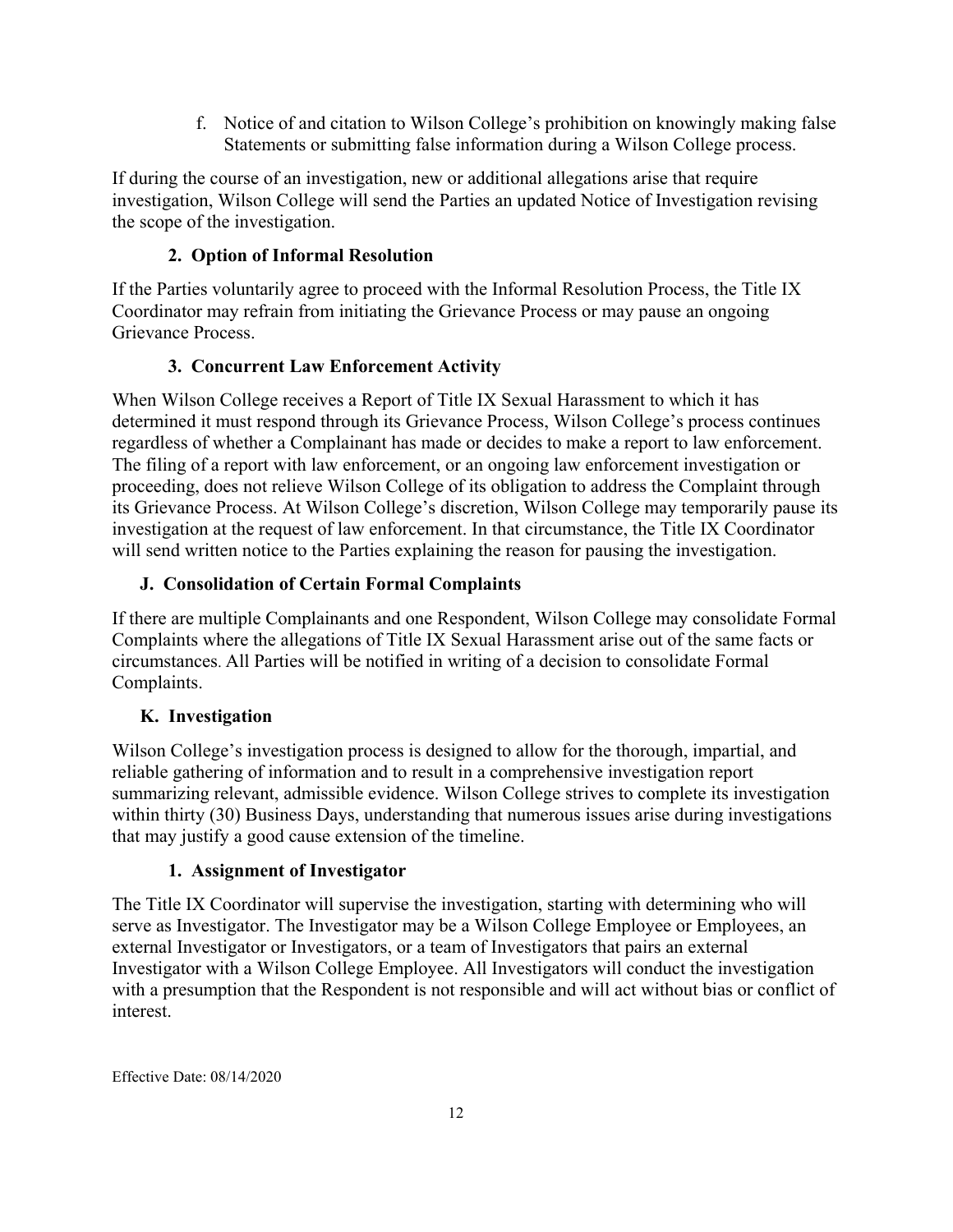#### **2. Process Overview**

The Investigator will conduct the investigation in a manner appropriate in light of the circumstances of the case, which will typically include interviews with the Complainant, the Respondent, and any Witnesses. The Investigator will provide advance written notice to Parties of the date, time, location, participants, and purpose of any requested meeting(s). Investigation interviews will be conducted in a thorough, impartial, and fair manner; all involved individuals will be treated with appropriate sensitivity and respect.

Interviews will be supplemented by the gathering of any physical, documentary, and other evidence, as appropriate and available. The burden of gathering relevant, admissible information sufficient for Wilson College to reach a determination of whether a violation of this Policy has occurred rests on Wilson College. The Parties will have an equal opportunity to submit evidence and suggest Witnesses (including fact and expert Witnesses).

The Investigator will decide which individuals to interview based on the information the Investigator gathers as part of the investigation and, with respect to Witnesses offered by a Party, the Investigator may ask the Witnesses to describe the information the Party expects the Witness to provide. The Title IX Coordinator may direct that additional interviews be conducted.

The Investigator will not ask questions or gather information or documents protected by a legally recognized privilege, including treatment records of a physician, psychiatrist, psychologist, or other recognized professional or paraprofessional acting in a professional capacity, without written consent to use such documents in the Grievance Process from the person protected by the privilege. The Investigator will not seek information about a Complainant's sexual predisposition and will only allow submission of or pursue information about a Complainant's prior sexual behavior if such questions and evidence: (1) are offered to prove that someone other than the Respondent committed the alleged misconduct; or, (2) concern specific incidents of the Complainant's prior sexual behavior with respect to the Respondent and are offered to establish Consent.

The investigation will be conducted in a manner that is respectful of individual privacy concerns. To be clear, however, confidentiality cannot be promised during an investigation because, for example, the Investigator may need to speak with Witnesses and others to gather evidence. The Parties are not restricted from discussing the allegations under investigation or from gathering and presenting relevant evidence. However, where the investigation reveals intentional efforts by a Party to fabricate or alter information they submit or to influence the information a Witness provides to the Investigator, Possible Sanctions may result.

#### **3. Parties' Review of and Response to Information Gathered as Part of Investigation**

At the conclusion of the investigation, the Investigator will assemble all Inculpatory and Exculpatory evidence gathered during the investigation that is directly related to the allegations of the Formal Complaint, including information upon which Wilson College does not intend to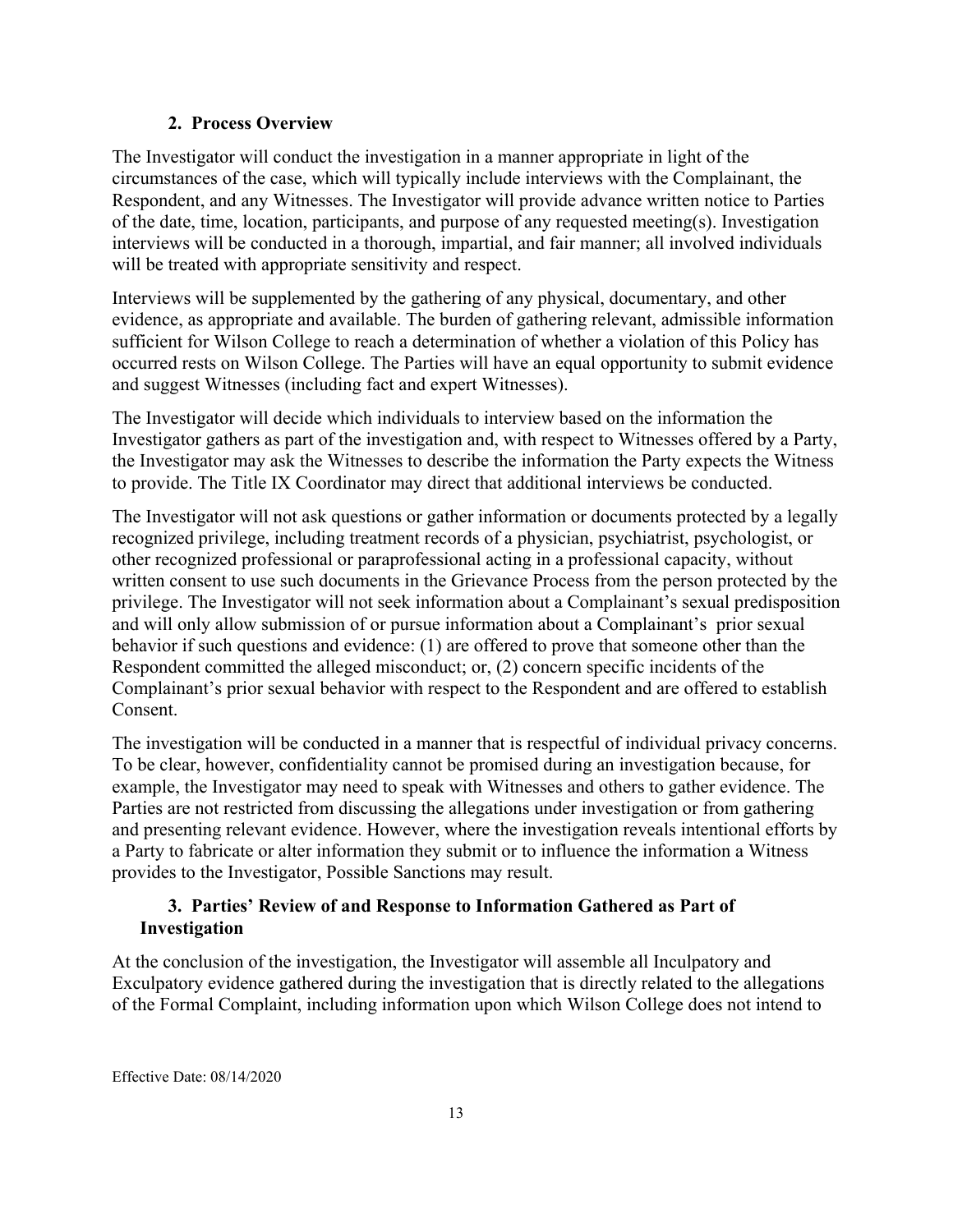rely in reaching a determination regarding responsibility. The Investigator will redact information that is unrelated to the allegations of the Formal Complaint or otherwise not admissible in the Grievance Process (i.e., because it is subject to an unwaived legally recognized privilege or constitutes prior sexual history not offered to establish Consent or that Respondent did not engage in the alleged misconduct). The Investigator will create a list describing information it has redacted or removed as irrelevant, inadmissible, or not directly related to the allegations of the Formal Complaint, which it may allow the Parties to inspect.

The assembled information will then be shared with the Parties and their Advisors in hard copy or an electronic format. Depending on the nature of the information shared, Wilson College may require Parties and their Advisors to agree to restrictions or sign a non-disclosure agreement prohibiting dissemination of any of the information provided for inspection and review or use of such evidence for any purpose unrelated to this Grievance Process. The Parties will have at least ten (10) Business Days to review the assembled information and submit a written response to it.

The Investigator will review the Parties' responses to evaluate whether further investigation may be required to ensure the investigation is thorough and complete. In consultation with the Title IX Coordinator, the Investigator will determine any further action indicated by the Parties' responses and develop a plan to complete the investigation.

### **4. Investigation Report**

After considering the Parties' responses and conducting any additional investigation indicated by those responses, the Investigator will prepare a report summarizing all of the relevant, admissible information obtained during the investigation, including Inculpatory Evidence and Exculpatory Evidence. The Investigator will incorporate the Parties' responses to the report, as well as an explanation of any additional steps taken after receipt of Party responses and include any related materials. All of these written submissions and all information gathered during the investigation will collectively be considered the investigation report.

To the extent that the investigation report includes an assessment of Party and Witness Credibility, Credibility determinations may not be based upon a person's status as a Complainant, Respondent or Witness.

### **5. Parties' Review of and Response to Investigation Report**

When the investigation report is complete, Wilson College will provide a copy of it to the Parties and their Advisors in electronic format or hard copy for their review and written response. The Parties shall have five (5) Business Days to respond to the investigation report.

The investigation report and all evidence will be available at any hearing to give each party equal opportunity to refer to the evidence. Any hearing on the allegations investigated will not be held sooner than ten (10) Business Days after the investigation report is provided to the Parties and their Advisors.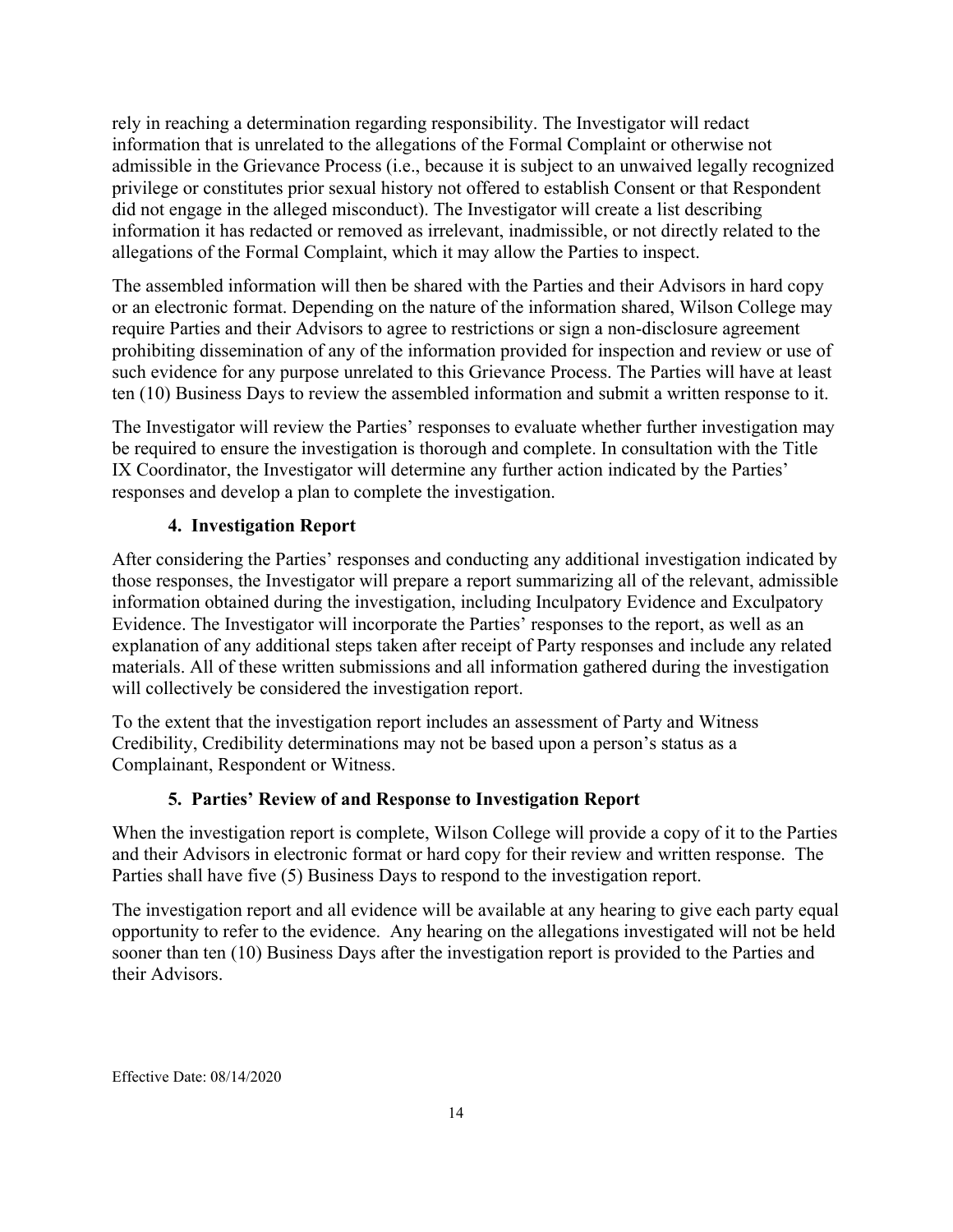### **L. Determination After Investigation**

At the conclusion of the investigation, the Title IX Coordinator will review the investigation report to determine whether the conduct, if proved, falls within this Policy. When the alleged conduct, if proved, falls within this Policy, the Title IX Coordinator will prepare a Notice of Charge based on information contained in the investigation report.

If the conduct, even if proved, does not fall within this Policy because it would not constitute Title IX Sexual Harassment, because it did not occur within Wilson College's Education Program or Activity, or because it did not occur within the United States, Wilson College must dismiss the Formal Complaint. Wilson College may dismiss a Formal Complaint if the Title IX Coordinator determines: that there is not sufficient cause to believe the alleged conduct may have occurred; the Respondent is no longer enrolled or employed by Wilson College; or specific circumstances prevent Wilson College from gathering sufficient evidence to reach a Determination of Responsibility or No Responsibility.

In either instance, the Title IX Coordinator will issue a Notice of Dismissal, including the reasons for the dismissal, to the Parties simultaneously within five (5) Business Days of the Title IX Coordinator's determination. If the alleged conduct would potentially violate a different Wilson College Policy, the Notice of Dismissal will direct the Parties to that policy. The Parties have a right to submit an Appeal from a dismissal of a Formal Complaint.

#### **M. Notice of Charge**

If the Formal Complaint is not dismissed, the Title IX Coordinator will issue a Notice of Charge simultaneously to the Parties. The Notice of Charge shall not issue before the Parties have had five (5) Business Days to review and respond to the investigation report and will be sent to the Parties within ten (10) Business Days of the conclusion of the investigation. The hearing shall not be scheduled sooner than ten (10) Business Days after the Notice of Charge is issued. The Notice of Charge will include the following information:

- a brief factual summary of the conduct alleged to have violated the Policy, including date, time, and location;
- the specific Policy provision(s) at issue; and
- possible sanctions associated with a finding of responsibility for the alleged Policy violation(s).

The Notice of Charge will attach a copy of this Policy or include the website where this Policy is available.

### **XIII. Live Hearings**

Following the issuance of the Notice of Charge, if Informal Resolution is not being conducted, the Grievance Process proceeds to a Live Hearing.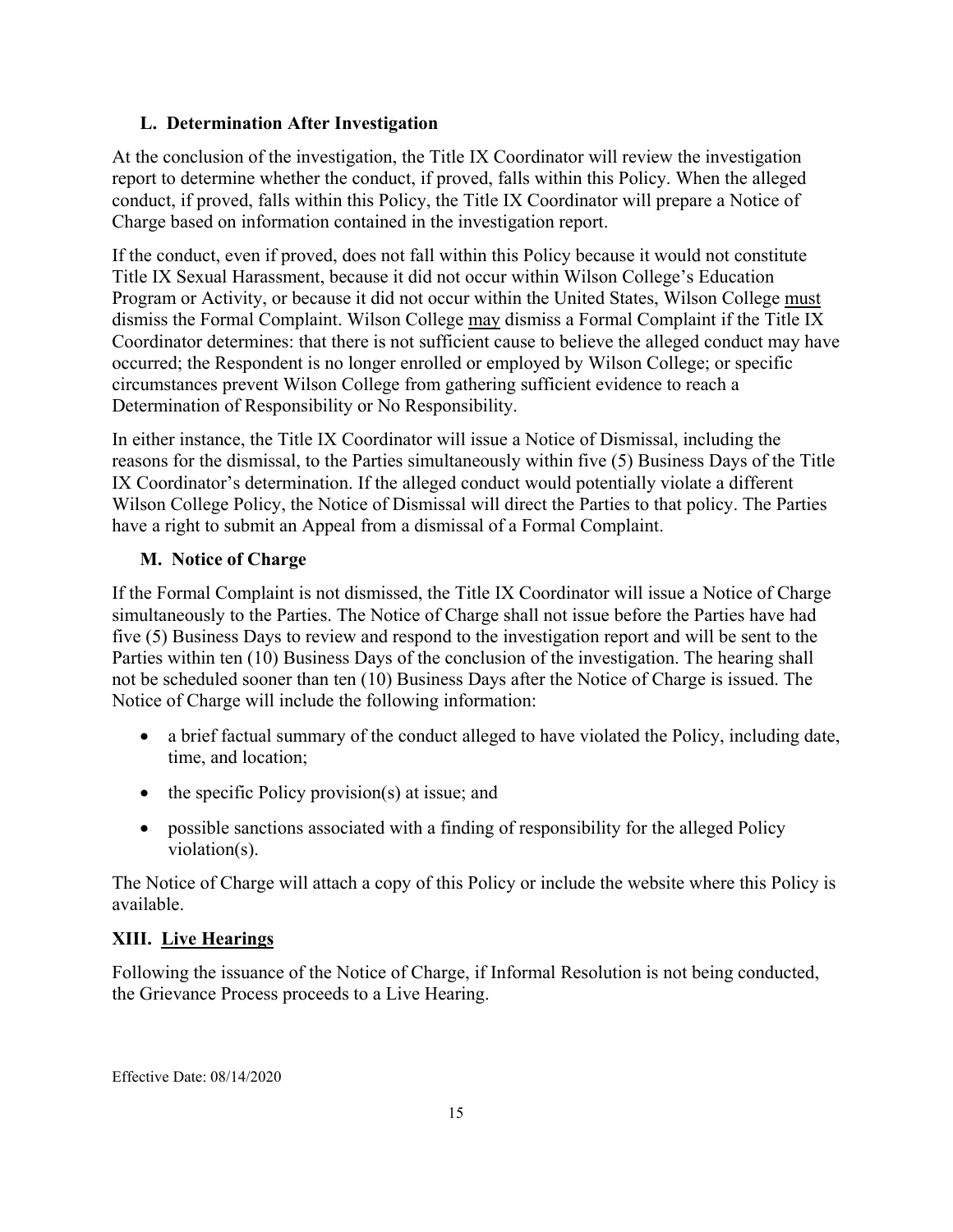### **A. Notice of Live Hearing**

The Notice of Live Hearing will be sent to the Parties simultaneously within ten (10) Business Days of the delivery of the Notice of Charge and at least five (5) Business Days before the scheduled hearing date. The Notice of Live Hearing may be, but need not be, sent with the Notice of Charge. The Notice of Live Hearing will include the following information:

- the date, time, and location of the Live Hearing;
- whether the Live Hearing will be recorded via an audio recording, an audiovisual recording, or a transcript;
- the composition of the Hearing Board designated by the Title IX Coordinator; and,
- a statement that there is a presumption of No Responsibility on the part of the Respondent until a determination regarding responsibility is made at the conclusion of the Grievance Process.

In addition, the Notice of Charge will attach a copy of this Policy or include a reference to the website where this Policy is published.

### **B. Title IX Coordinator as Hearing Board Chair**

Hearings are convened by the Title IX Coordinator. The Title IX Coordinator oversees all hearings. In rare circumstances when the Title IX Coordinator is unavailable or ineligible to do so, the Title IX Coordinator will designate the person to convene and oversee the Hearing Board process. The Title IX Coordinator will be the non-voting chair of the Hearing Board during Live Hearings, serving as a process and policy advisor to the Hearing Board. In this role, the Title IX Coordinator may be referred to as the Hearing Officer.

The Title IX Coordinator is never a Decision-maker, whether in connection with a Live Hearing or an Appeal but may be an Investigator.

#### **C. Hearing Board**

Prior to the Live Hearing, the Hearing Board will have read all of the information in the investigation report. The Parties will have the same information as the Hearing Board.

#### **1. Gathering Information**

The Hearing Board will focus its questions on those areas where it needs clarification or more information. The Hearing Board will not necessarily need the Parties or Witnesses to repeat everything they shared during the investigation, but as the Decision-maker(s), the Hearing Board is obligated to come to its own Findings of Fact.

The Hearing Board has the right and responsibility to ask questions and elicit information from Parties and Witnesses on the Hearing Board's own initiative to aid the Hearing Board in obtaining relevant information, both Inculpatory and Exculpatory.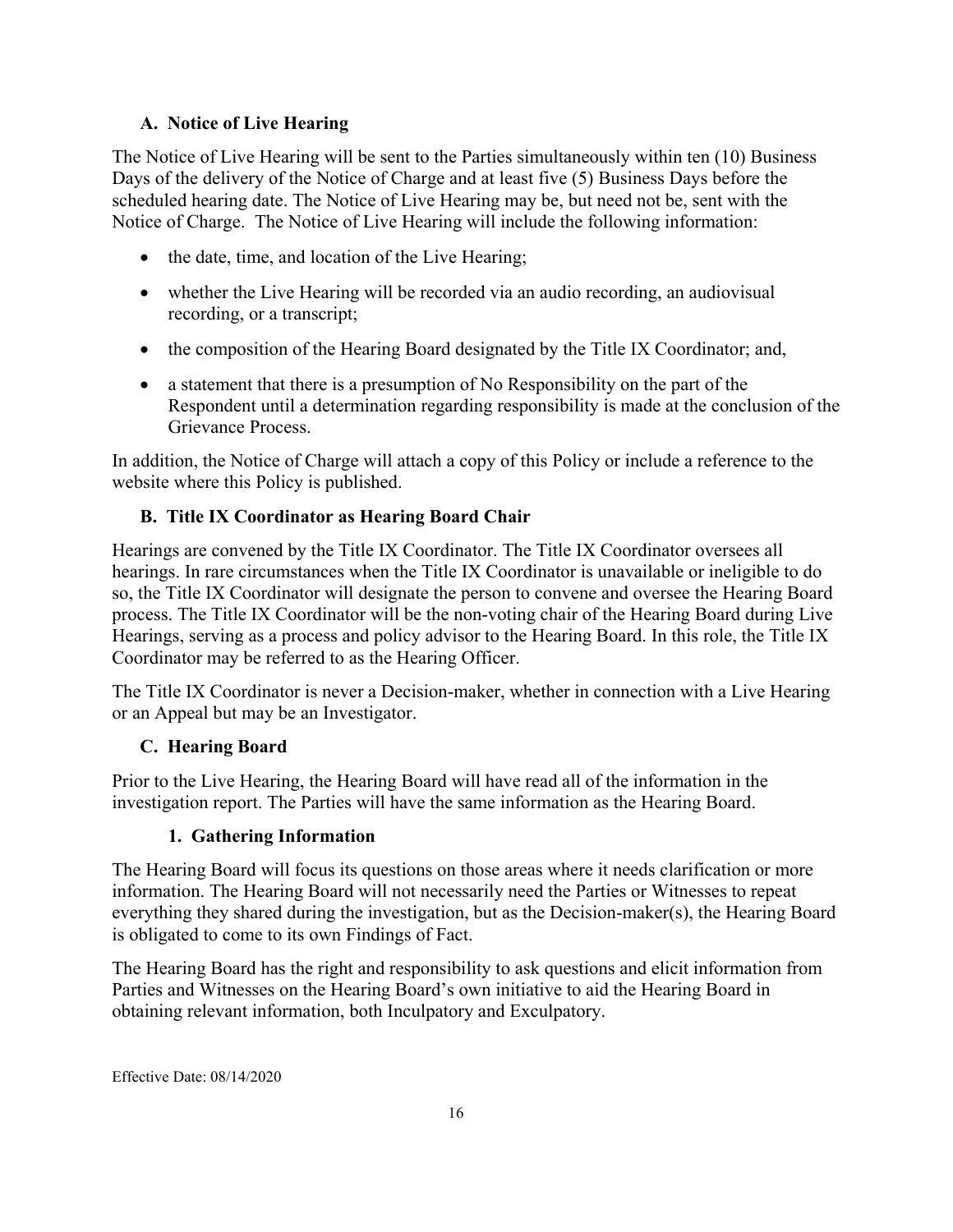Only members of the Hearing Board may ask questions of any person testifying, except in connection with Cross-examination Questions asked by Advisors. The Hearing Board is responsible for ensuring that it has sought and probed all information necessary to make an informed decision. At times, the Hearing Board will need to ask difficult or sensitive questions in order to understand the allegations and related information and to gain a full understanding of the context. If at any time a Party does not understand a question or why the Hearing Board is asking a question, the Party should let the Hearing Board know. The Hearing Board will explain and modify its question at its discretion.

The Parties have equal rights to present information in front of the Hearing Board, which ensures that the Hearing Board has the benefit of each Party's perspectives about the evidence. This right includes calling Witnesses. Parties have no right to self-representation and may not ask questions directly of the other Party or Witnesses.

#### **2. Evaluating Information**

The Hearing Board must objectively evaluate all admissible, relevant evidence for weight or Credibility, including both Inculpatory Evidence and Exculpatory Evidence. The Hearing Board must focus on evidence pertinent to proving whether facts material to the allegations under investigation are more or less likely to be true. Credibility determinations may not be based upon a person's status as a Complainant, Respondent or Witness. Determinations of Credibility must be based on objective evaluation of relevant evidence, not on inferences based on Party or Witness status. Credibility determinations are based on a number of factors, including demeanor (but never only demeanor); opportunity and capacity to observe the event; contradiction or consistency with other evidence; availability of corroboration (where it should logically exist, noting that corroborating evidence is not required); level of detail in Statement or testimony; motive to be untruthful; and inherent plausibility or implausibility.<sup>[1](#page-16-0)</sup> The evaluation of Credibility also takes into account the normal fallibility of human memory.

A Party's answers to Cross-examination Questions will be evaluated by the Hearing Board in context, taking into account that a Party may experience stress while answering Crossexamination Questions. Parties will not be unfairly judged if they are unable to recount every specific detail in sequence, whether such inability is due to trauma, the effects of drugs or alcohol or simple fallibility of human memory.

 $\overline{\phantom{a}}$ 

<span id="page-16-0"></span><sup>&</sup>lt;sup>1</sup> U.S. Equal Employment Opportunity Commission: Enforcement Guidance on Vicarious Employer Liability for Unlawful Harassment by Supervisors (June 18, 1999). https://www.eeoc.gov/laws/guidance/enforcement-guidancevicarious-liability-unlawful-harassment-supervisors

Effective Date: 08/14/2020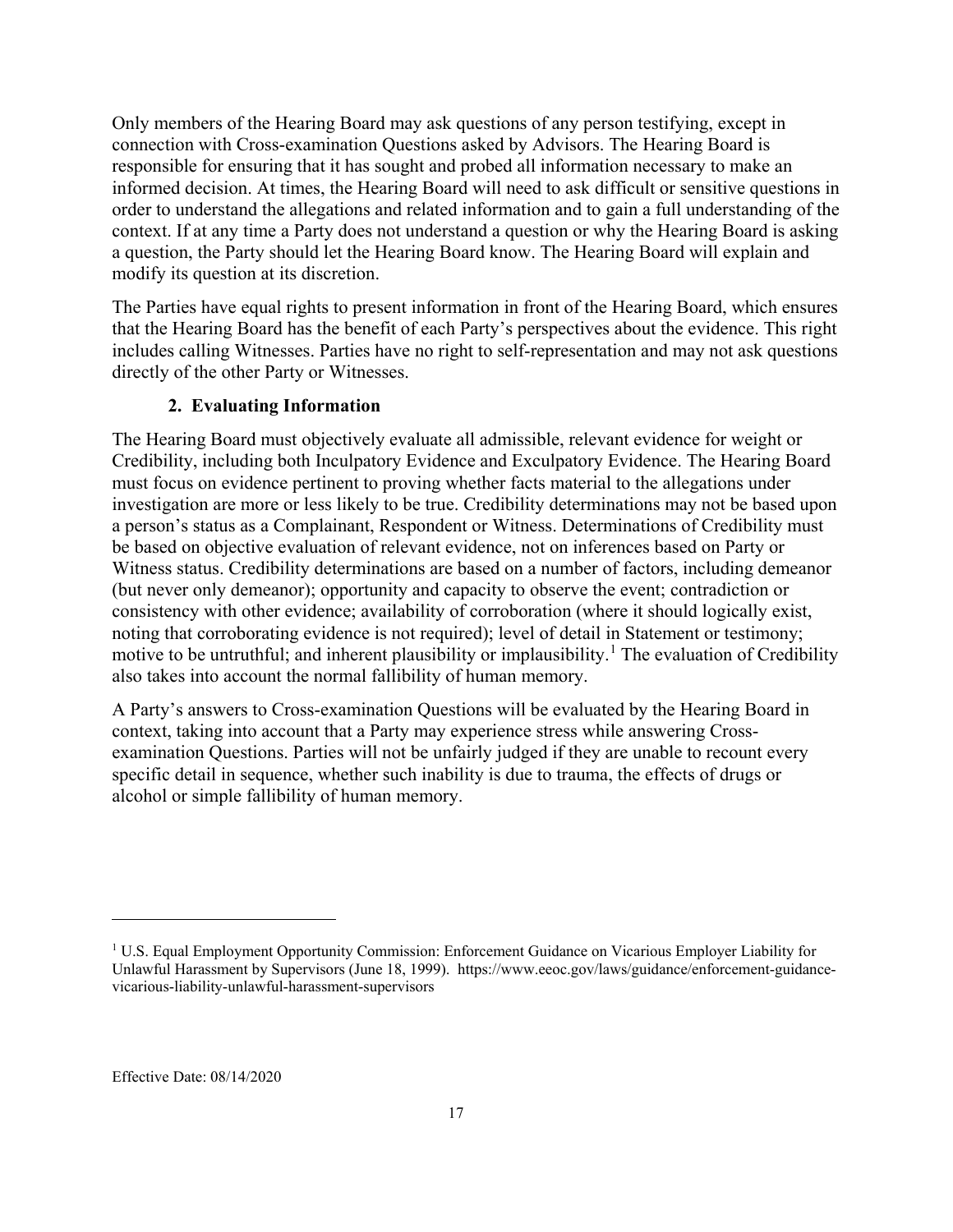#### **D. Role and Obligations of Advisors During Hearings**

- 1. The Advisor is present to provide support to the Party and not to serve as a proxy voice for the Party.
- 2. Advisors may not speak during the hearing process, except where permitted to present Cross-examination Questions. Therefore, in all instances other than Crossexamination Questions, Advisors may not speak to the Hearing Board, make statements or arguments, or answer questions.
- 3. Advisors conducting Cross-examination must be capable of understanding the purpose or scope of Cross-examination. Equal competency between the Parties' Advisors is not required.
- 4. When conducting Cross-examination, Advisors need not be advocates for Parties, but simply may be individuals who ask questions.
- 5. Advisors can confer quietly with their advisee as needed, but if there is a need for an extended discussion, the Party should ask for a break in the Live Hearing.
- 6. Advisors cannot direct the Party how to answer a question.
- 7. Advisors should conduct themselves quietly and professionally, must not disrupt the proceedings and must comply with any rules of decorum imposed by the Wilson College Hearing Board. An Advisor who does not do so may be removed from the Live Hearing. In that instance, the Party may select another Advisor or Wilson College will appoint a substitute Advisor.

### **E. Location of the Live Hearing**

Live Hearings may be conducted with all Parties physically present in the same geographic location or, at Wilson College's discretion, any or all Parties, Witnesses, and other participants may appear at the Live Hearing virtually, with the Parties being able to see and hear each other and Witnesses live.

At the request of either Party, Wilson College will provide for the entire Live Hearing (including Cross-examination) to occur with the Parties located in separate rooms with technology enabling the Parties to see and hear each other. Unlike Parties, Witnesses do not have the right to demand to testify in a separate room, but Wilson College, in its discretion, may permit any participant to appear remotely.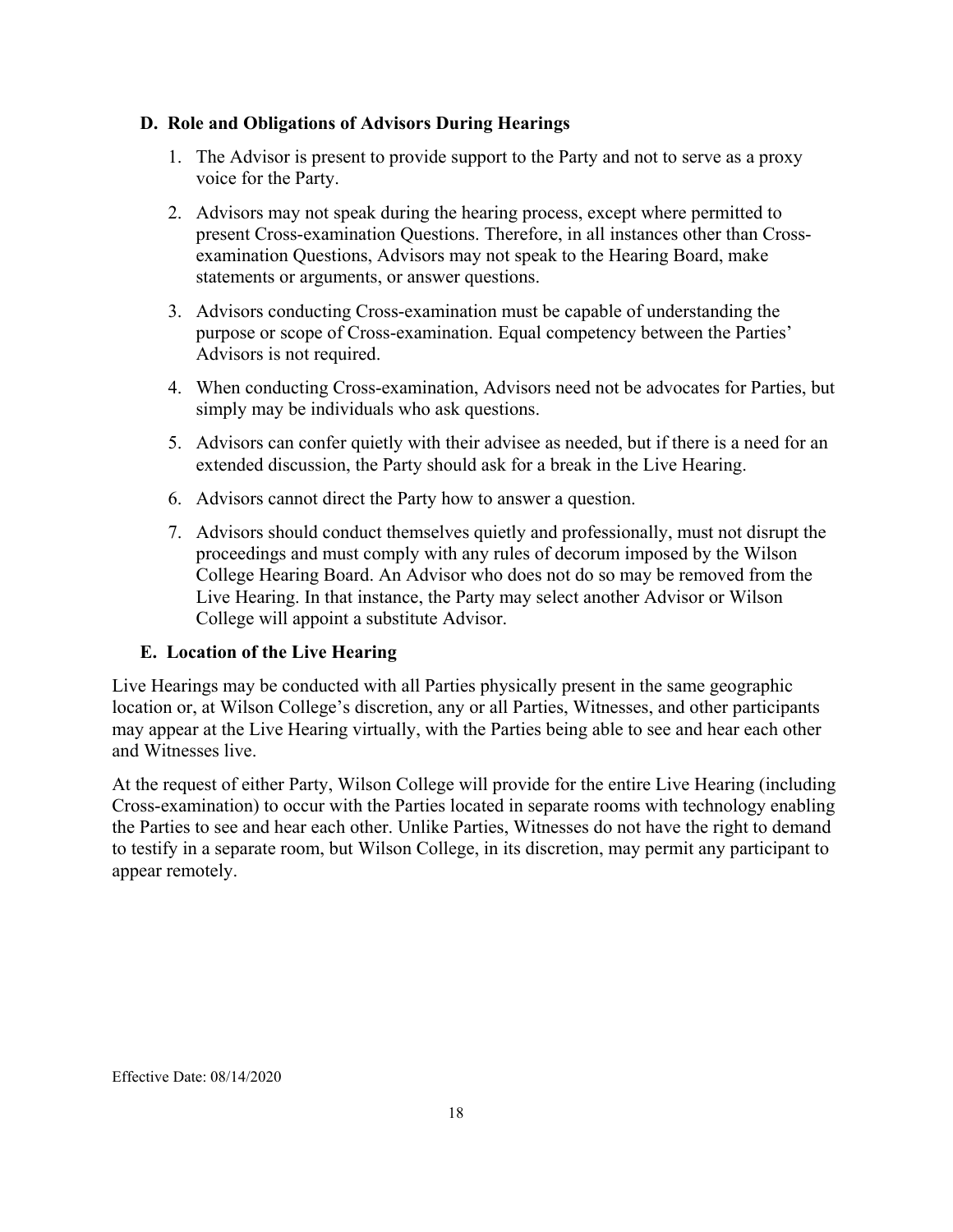### **F. Recording of Live Hearing**

Wilson College will create an audio or audiovisual recording or transcript of the entire Live Hearing. The recording or transcript will be available to the Parties for inspection and review.

### **G. Scope of the Live Hearing**

The Live Hearing will relate solely to charges set forth in the Notice of Charges issued to the Parties. If the Parties or any Witnesses share information that goes beyond these charges, the Hearing Board will redirect the speaker to the charges at hand.

Parties may be accountable for additional violations discovered through the Grievance Process even if they do not appear in the Notice of Charge/Notice of Live Hearing. In this instance, a separate Grievance Process under this Policy, or under other applicable policies, may be commenced.

#### **H. Attendance at the Hearing**

The Live Hearing is closed, meaning it is not open to the public. Witnesses may be present only for their individual meeting with the Hearing Board. Advisors and Parties may be present throughout the proceeding. If a Party, after having been given notice, does not appear at the Live Hearing, the Live Hearing will be conducted in their absence, and the Party's Advisor may appear and conduct Cross-examination. In the event neither a Party nor their Advisor appear at the hearing, Wilson College will provide an Advisor to appear on behalf of the non-appearing Party.

### **I. Expectation of Honesty**

Parties and other individuals who offer information at a Live Hearing are expected to respond honestly and to the best of their knowledge. The Hearing Board may recall any Party or Witness for further questions and to seek additional information as it deems necessary. A Party or Witness who intentionally provides false or misleading information may be subject to discipline under this Policy or other applicable policies.

### **J. Cross-examination Questions and Effect of Failure to Submit to Cross-examination**

#### **1. Advisors Conduct Cross-examination**

Advisors are allowed, on behalf of the Party they are advising, to cross-examine the other Party and Witnesses by asking relevant questions and follow-up questions, including questions challenging Credibility.

### **2. Relevance Determination Before Answering**

Before a Party or Witness answers a Cross-examination Question, the Hearing Board will determine if the question is relevant. If a question is deemed irrelevant, the Hearing Board will explain why. The requirement of Relevance applies throughout the hearing, including during Cross-examination, and will be determined by the Hearing Board. Parties should understand that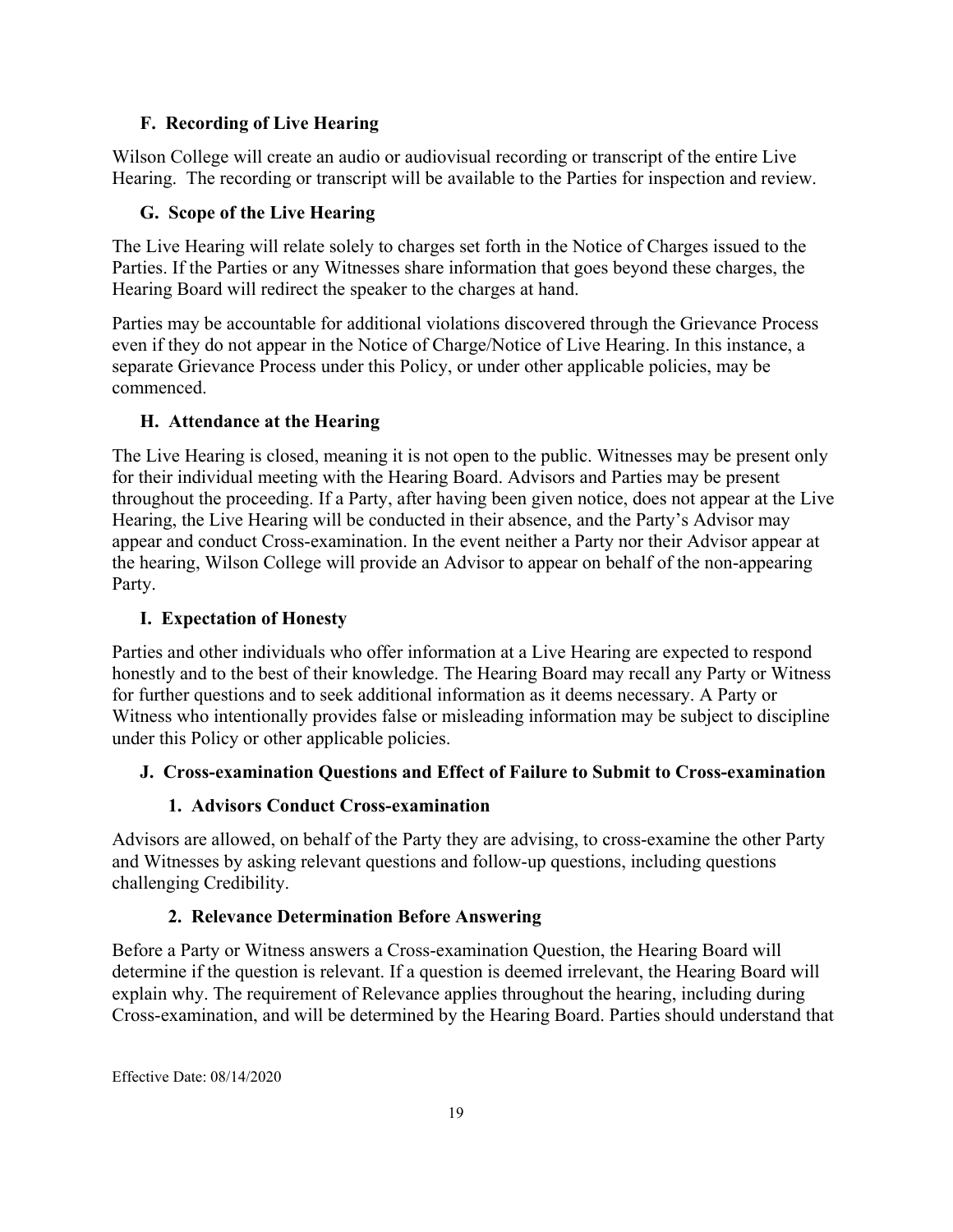the process of Cross-examination may be difficult and may feel uncomfortable because its purpose is to promote the perspective of the other Party. Cross-examination Questions may not be submitted in writing in advance of the Live Hearing or during the Live Hearing for purposes of seeking an evaluation of Relevance.

#### **3. Effect of Not Submitting to Cross-examination**

If a Party or Witness does not submit to Cross-examination by Advisors at the Live Hearing, the Hearing Board must not rely on any Statement of that Party or Witness in reaching a determination regarding responsibility. This rule does not apply if a Party or Witness refuses to answer questions posed by the Hearing Board.

- a. "Submit to Cross-examination" means answering those Cross-examination Questions that are relevant, as determined by the Hearing Board in real time during the Live Hearing. If a Party or Witness disagrees with the Hearing Board's Relevance determination, they may either (a) abide by the Hearing Board's determination and answer the question or (b) refuse to answer the question. In the event the Party or Witness refuses to answer the question, unless the Hearing Board reconsiders the Relevance determination, the Hearing Board cannot rely on any Statement of that Party or Witness.
- b. "Statement" has its ordinary meaning but does not include evidence (such as videos) that do not constitute a person's intent to make factual assertions, or to the extent that such evidence does not contain a person's Statements. Thus, Documents and records that contain Statements may not be relied on in making a final determination after the completion of the hearing if the Party or Witness who made the Statements has not submitted to Cross-examination. Probing the Credibility and reliability of Statements contained in such documents requires the Parties to have the opportunity to cross-examine the individual(s) making the Statements.
- c. Examples
	- This rule applies to law enforcement report, SANE reports, medical reports, and any other documents and records that contain the Statements of a Party or Witness who has not submitted to Cross-examination.
	- If one Party to a text message or email exchange submits to Crossexamination and the other does not, only the messages of the individual who submits to Cross-examination may be considered.
	- Where a Party refuses to answer Cross-examination Questions, but video evidence exists showing the underlying incident, the Hearing Board may still consider the available evidence and make a determination.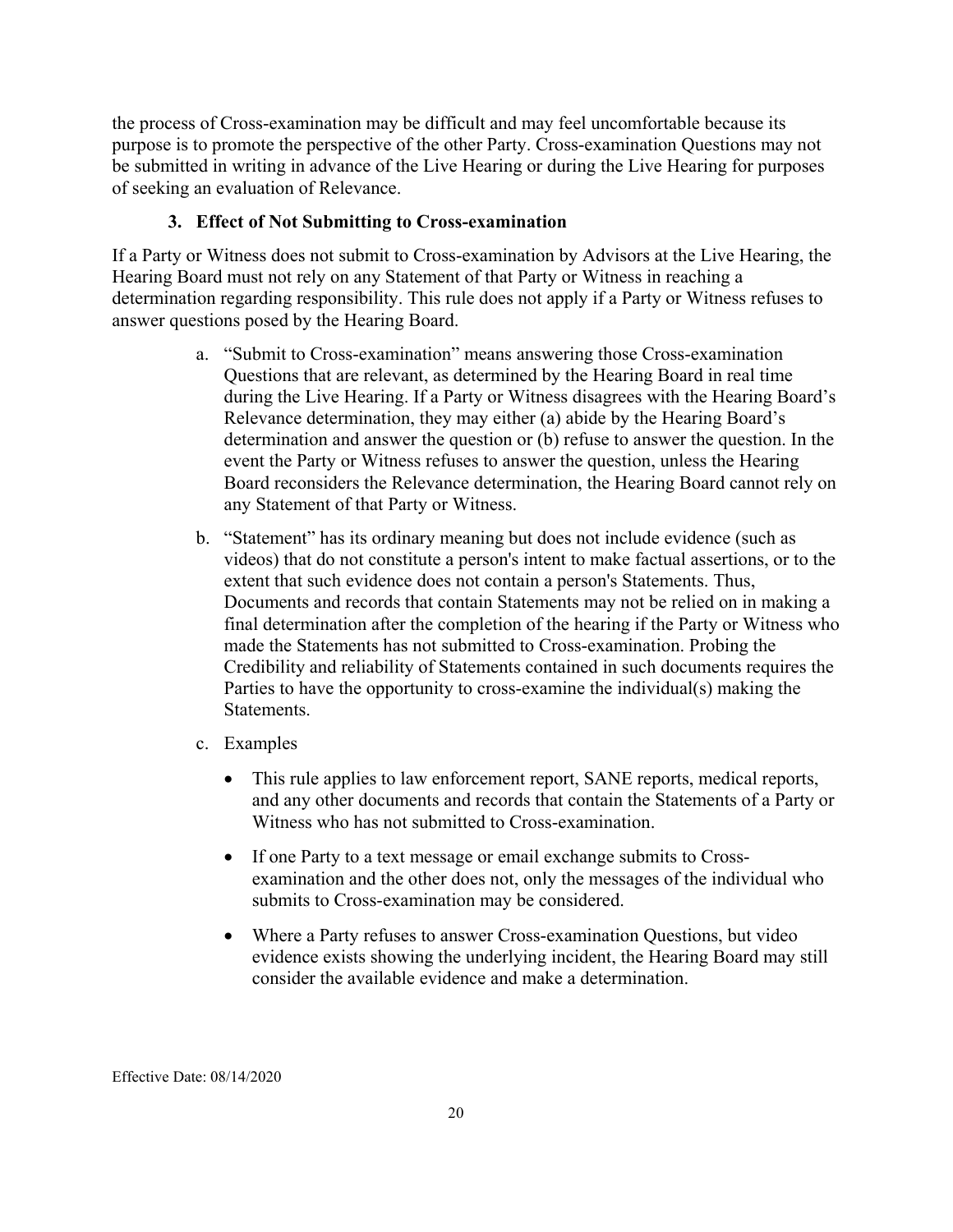• If the matter does not depend upon a Party's or Witness's Statements, but on other evidence (e.g., video evidence that does not consist of "Statements" or to the extent the video contains non-Statement evidence), the Hearing Board can still consider this other evidence and reach a determination, but without drawing any inference based upon lack of Party or Witness testimony.

### **K. Breaks**

The Hearing Board may need to take breaks during testimony to ensure that it can confer regarding the information that has been offered and can determine whether further questions are necessary. At any time, a Party may request a break to talk with their Advisor or for another reason. In almost all instances, a break will be allowed.

#### **L. Rape Shield Protections**

All questions and evidence about Complainant's sexual predisposition or prior sexual behavior are irrelevant unless offered to prove that someone other than the Respondent committed the alleged misconduct or offered to prove Consent.

#### **M. Order of the Live Hearing**

- 1. The Chair will call the Live Hearing to order and will explain the hearing process, which will include a reading of the charge(s) at issue and will provide an opportunity for all Parties to ask procedural questions prior to opening statements.
- 2. The Parties shall be informed that the hearing is being recorded. The recording is the sole official verbatim record of the Live Hearing and is the property of the College.
- 3. The Complainant may present an opening statement related to the charges.
- 4. The Respondent may present an opening statement related to the charges.
- 5. The Hearing Board will ask the Complainant questions relevant to the charges.
- 6. The Respondent's Advisor may ask Complainant relevant questions and follow-up questions, including those challenging Credibility (Cross-examination Questions).
- 7. The Hearing Board will ask the Respondent questions relevant to the charges.
- 8. The Complainant's Advisor may ask Respondent relevant questions and follow up questions, including those challenging Credibility (Cross-examination Questions).
- 9. The Hearing Board may call Witnesses to provide relevant information to the Hearing Board.
- 10. At the conclusion of each Witness, Complainant and Respondent's Advisors may ask each Witness relevant questions and follow up questions, including those challenging Credibility (Cross-examination Questions).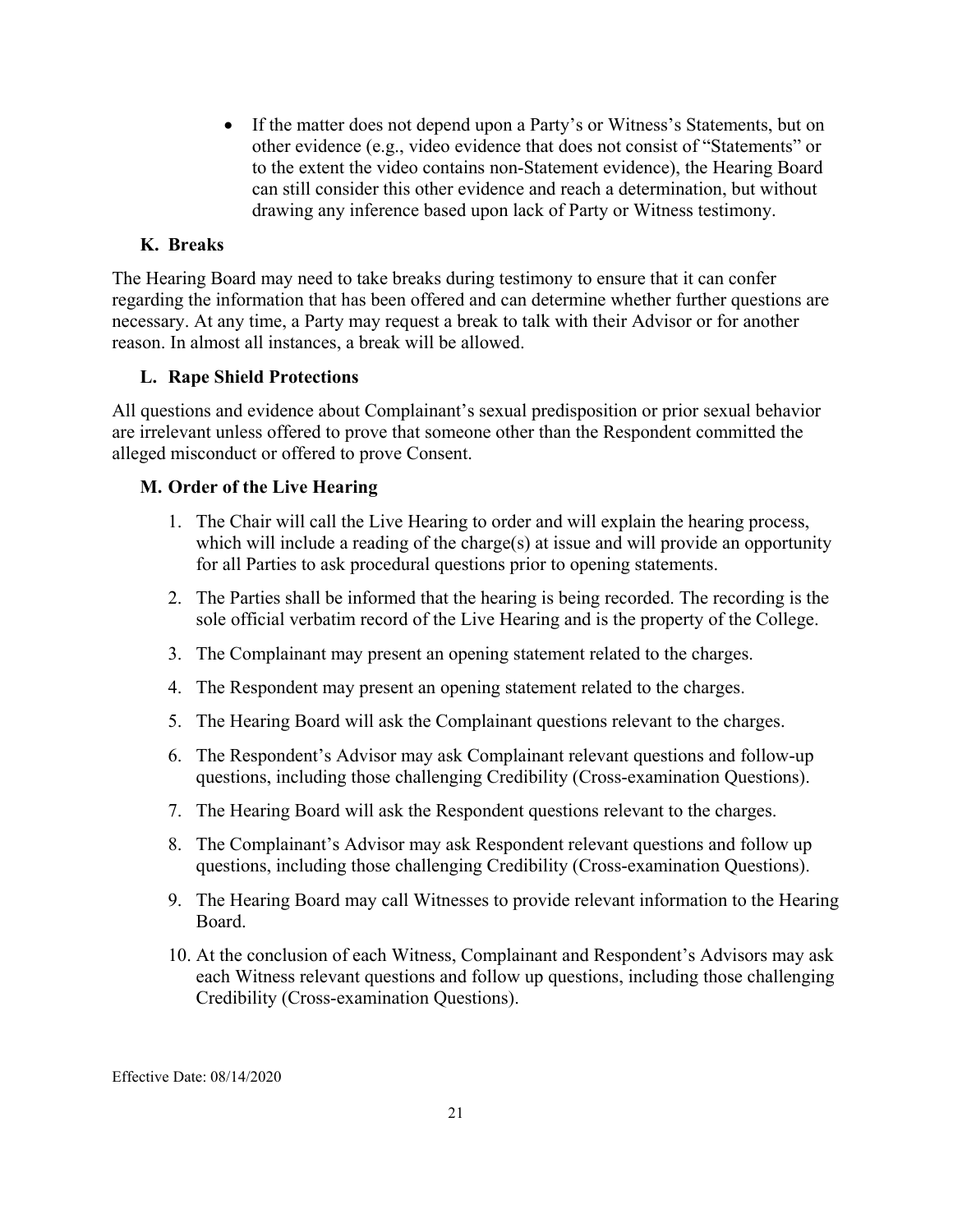- 11. At the conclusion of the testimony of the Parties and the Witnesses, the Parties will be able to make a closing statement, with the Complainant going first and the Respondent going next.
- 12. The Chair will announce that the Live Hearing is concluded.

#### **N. Hearing Board Deliberations and Written Determination**

When the Live Hearing concludes, the Hearing Board will deliberate and make its decision in accordance with the Preponderance of the Evidence standard of evidence. The Hearing Board will issue a Written Determination, which will be sent to the Parties simultaneously within fifteen (15) Business Days of the conclusion of the Live Hearing. The Written Determination will include:

- a. Procedural History;
- b. Summary of allegations in Notice of Charge/Notice of Live Hearing;
- c. Policy provisions at issue;
- d. Findings of Fact related to each allegation potentially constituting Title IX Sexual Harassment, made by the applicable standard of evidence;
- e. Rationale (or evidentiary basis) for the Findings of Fact related to each allegation, which should include an evaluation of the weight or Credibility of admissible, relevant evidence;
- f. A determination of whether the conduct found to have occurred violates this Policy (Determination of Responsibility) or not (Determination of No Responsibility);
- g. Rationale (or evidentiary basis) for the Determination of Responsibility or No Responsibility;
- h. A statement of any disciplinary sanctions imposed on the Respondent and the rationale for the sanctions;
- i. A statement of whether Remedies will be provided to the Complainant, using the phrase: "Remedies designed to restore or preserve equal access to Wilson College's Education Program or Activity will be provided by Wilson College to the Complainant." The nature of such Remedies will not appear in the Written Determination. Remedies that do not directly affect the Respondent will not be disclosed to the Respondent. And;
- j. Information about how to file an Appeal and how to access the transcript or recording before the time to file an Appeal lapses.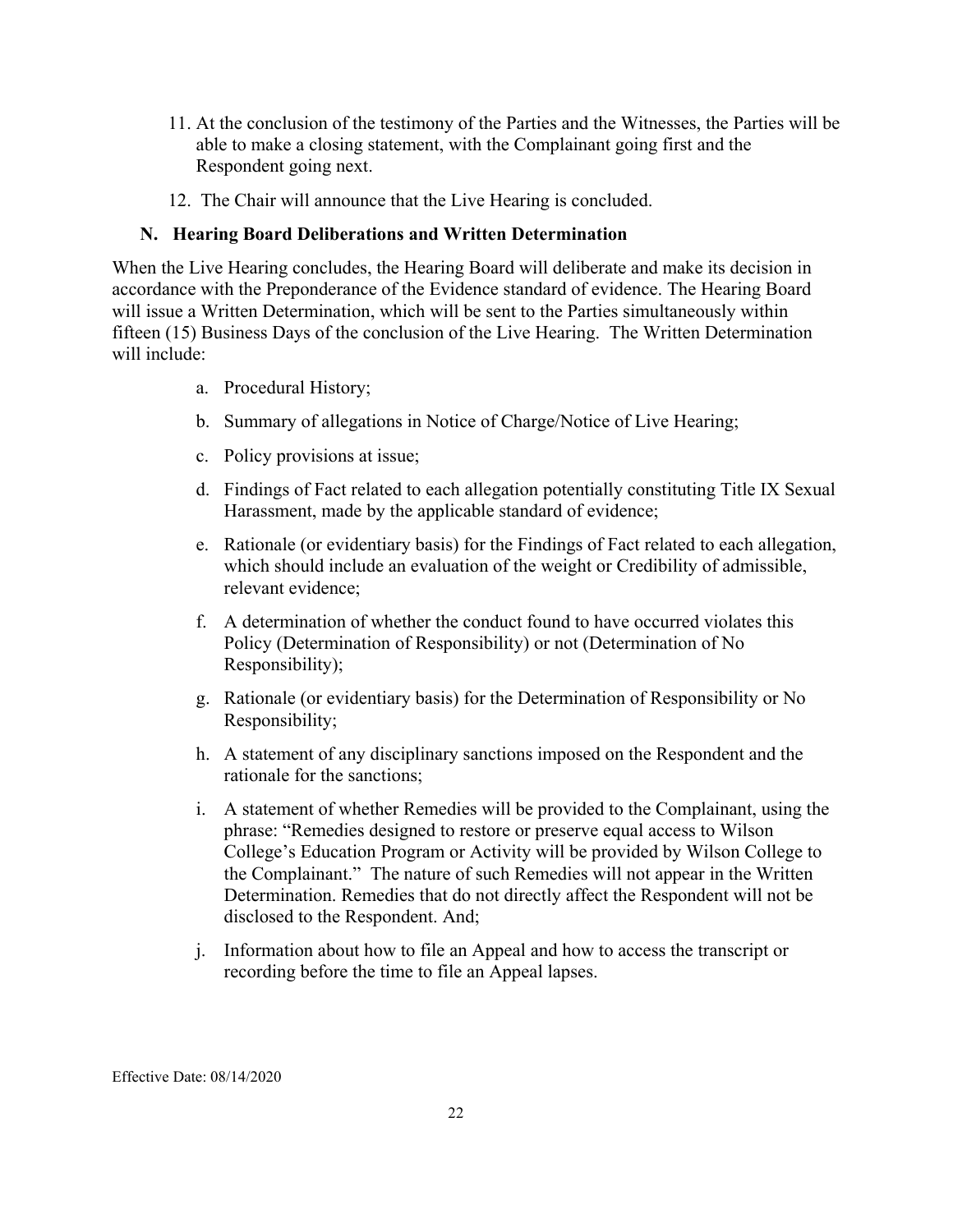The Title IX Coordinator is responsible for the effective implementation of any Sanctions or Remedies.

#### **O. Sanctions**

### **1. Possible Sanctions**

The following sanctions and/or conditions may be imposed following a Determination of Responsibility for a violation of this Policy. The described range of sanctions is required by Federal law under Title IX and the published range is purely for purposes of notice as to the possibility of a range of Remedies and disciplinary sanctions and does not reflect the probability that any particular outcome will occur.

#### **a. Students**

- Expulsion (permanent separation)
- Suspension
- Deferred suspension
- Disciplinary probation
- Disciplinary probation with deferred removal from the residence halls
- Loss of housing contract
- Residence hall probation
- Conduct warning
- Title IX Sexual Harassment education or other relevant education
- Parent or guardian notification (subject to privacy restrictions)
- Financial restitution
- Fine
- Community restoration and/or community service
- Loss of campus privileges
- Loss of campus employment and/or opportunities for campus employment
- Withholding records or degree
- Revocation of admission and/or degree
- Bar against registration
- Discretionary action
- Substance abuse education and/or evaluation

### **b. Employees**

- Termination of employment
- Revocation or denial of tenure
- Suspension
- Demotion
- Progressive discipline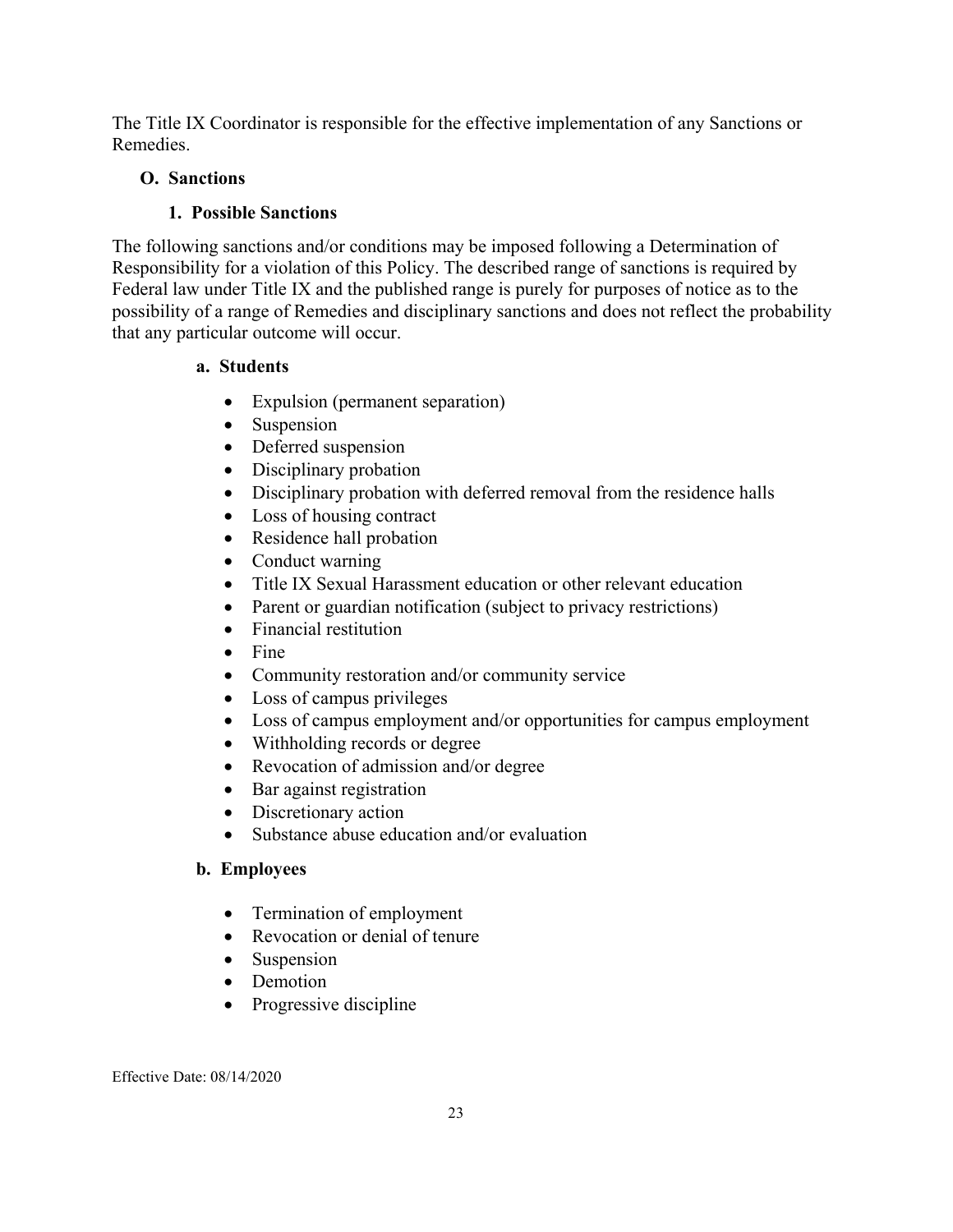- Warning
- Loss of pay or other pay adjustments
- Job transfer
- Change or restrictions in work location and/or job responsibilities
- Title IX Sexual Harassment education
- Restrictions on the Employee's communications
- Limitations on the Employee's movement in or on Wilson College's campus, programs, and activities

# **2. Factors in Determining Sanctions**

In considering the appropriate sanction within the recommended outcomes, the Hearing Board may consider the following factors:

- Respondent's prior discipline history;
- how Wilson College has sanctioned similar incidents in the past;
- the nature of the conduct at issue, including whether there was violence;
- the impact of the conduct on the Complainant;
- the impact of the conduct on Wilson College's community, its members or Wilson College's property;
- whether the Respondent accepted responsibility;
- whether the Respondent is reasonably likely to engage in the conduct in the future;
- any other mitigating or aggravating circumstances, including Wilson College's values and
- Wilson College's obligation to eliminate Title IX Sexual Harassment, prevent its recurrence, remedy its effects, and to maintain an environment free from Title IX Sexual Harassment.

Respondent's lack of comprehension that conduct constituting Title IX Sexual Harassment violates the bodily or emotional autonomy and dignity of a victim does not excuse the misconduct, though genuine lack of understanding may, in Wilson College's discretion, factor into the sanction decision.

### **3. Remedial Action**

The Hearing Board may consider other remedial actions that may be taken to address and resolve any incident of Title IX Sexual Harassment and to prevent its recurrence, including: strategies to protect the Complainant and any Witnesses from retaliation; provide counseling for the Complainant; other steps to address any impact on the Complainant, any Witnesses, and the broader campus community, and any other necessary steps reasonably calculated to prevent future occurrences of harassment.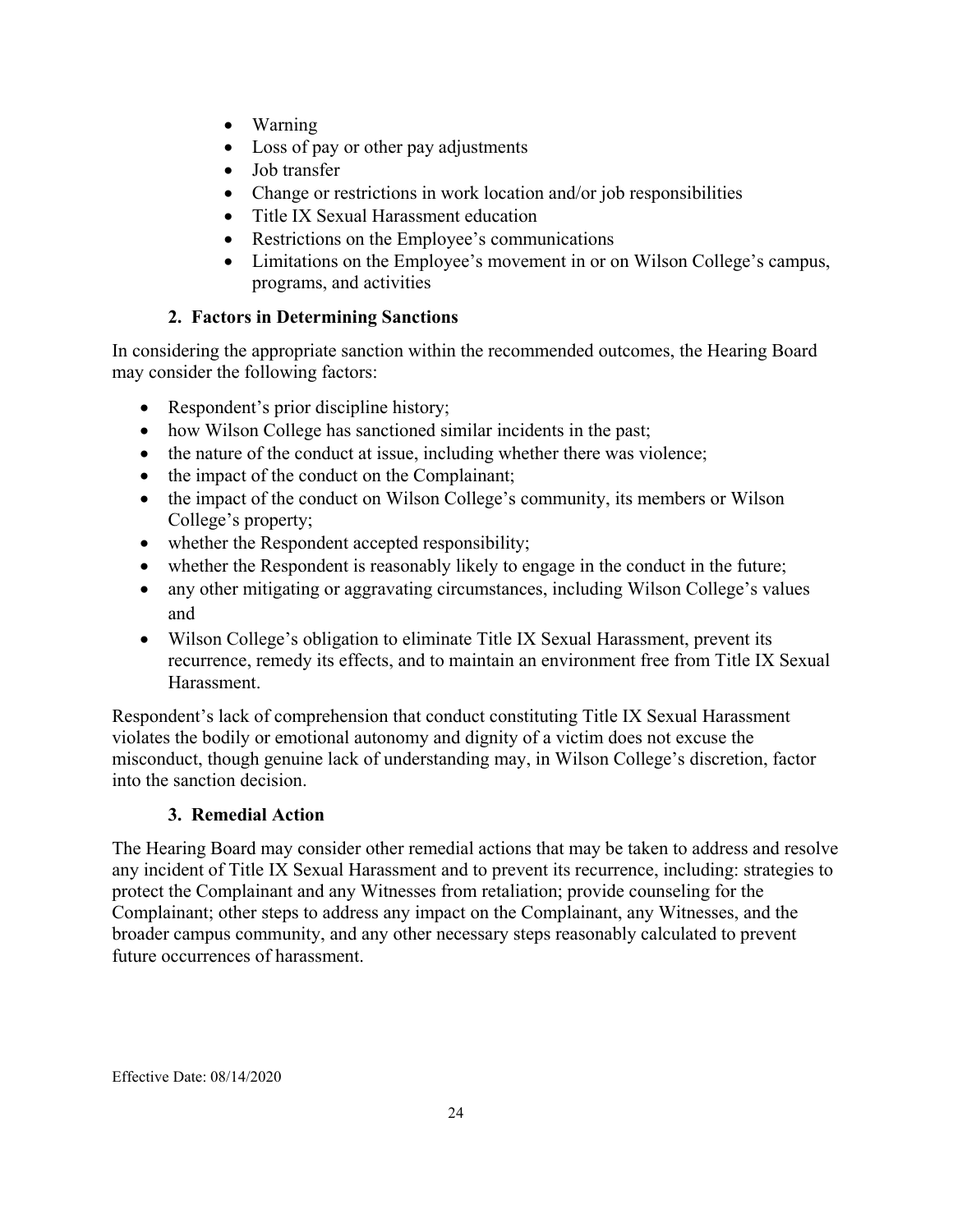#### **4. Failure to Comply with Sanctions.**

Failure to comply with the sanctions or conditions imposed by the Hearing Board will result in action under Wilson College's student code of conduct, Faculty By-Laws, or Employee Handbook, as applicable.

### **P. Effective Date of the Written Determination and Possible Notice to Parents**

The Written Determination becomes final only after the time period to file an Appeal has expired or after the Appeal decision has been sent to the Parties. The Written Determination will identify to whom any Appeal must be addressed.

Wilson College reserves the right to notify parents of dependent students when student conduct has resulted in serious disciplinary sanctions.

#### **XIV. Appeals**

#### **A. Filing an Appeal**

The Parties have equal rights to file an Appeal. Appeals will be submitted to the Title IX Coordinator. Appeals must be submitted within five (5) Business Days of the issuance of the Notice of Dismissal or Written Determination that the Party seeks to appeal.

#### **B. Grounds for Appeal**

An Appeal is not intended to be a rehearing of the information presented at the Live Hearing. An Appeal may only be based upon one or more of the following grounds:

- 1. Procedural Irregularity that affected the outcome of the matter;
- 2. New evidence that was not reasonably available at the time the determination regarding responsibility or dismissal was made that could affect the outcome of the matter;
- 3. Conflict of interest or bias for or against Complainants or Respondents generally or the individual Complainant or Respondent that affected the outcome of the matter; and/or,
- 4. The sanction imposed is substantially disproportionate to policy violation.

### **C. Actions upon Receipt of Appeal**

- 1. The Title Coordinator shall designate a Decision-maker (the "Appeal Decisionmaker") to consider and decide any Appeal.
- 2. Within five (5) Business Days of the receipt of the Appeal by the Title IX Coordinator, the Title IX Coordinator will give notice to the Parties of the appeal and of the identity of the Appeal Decision-maker.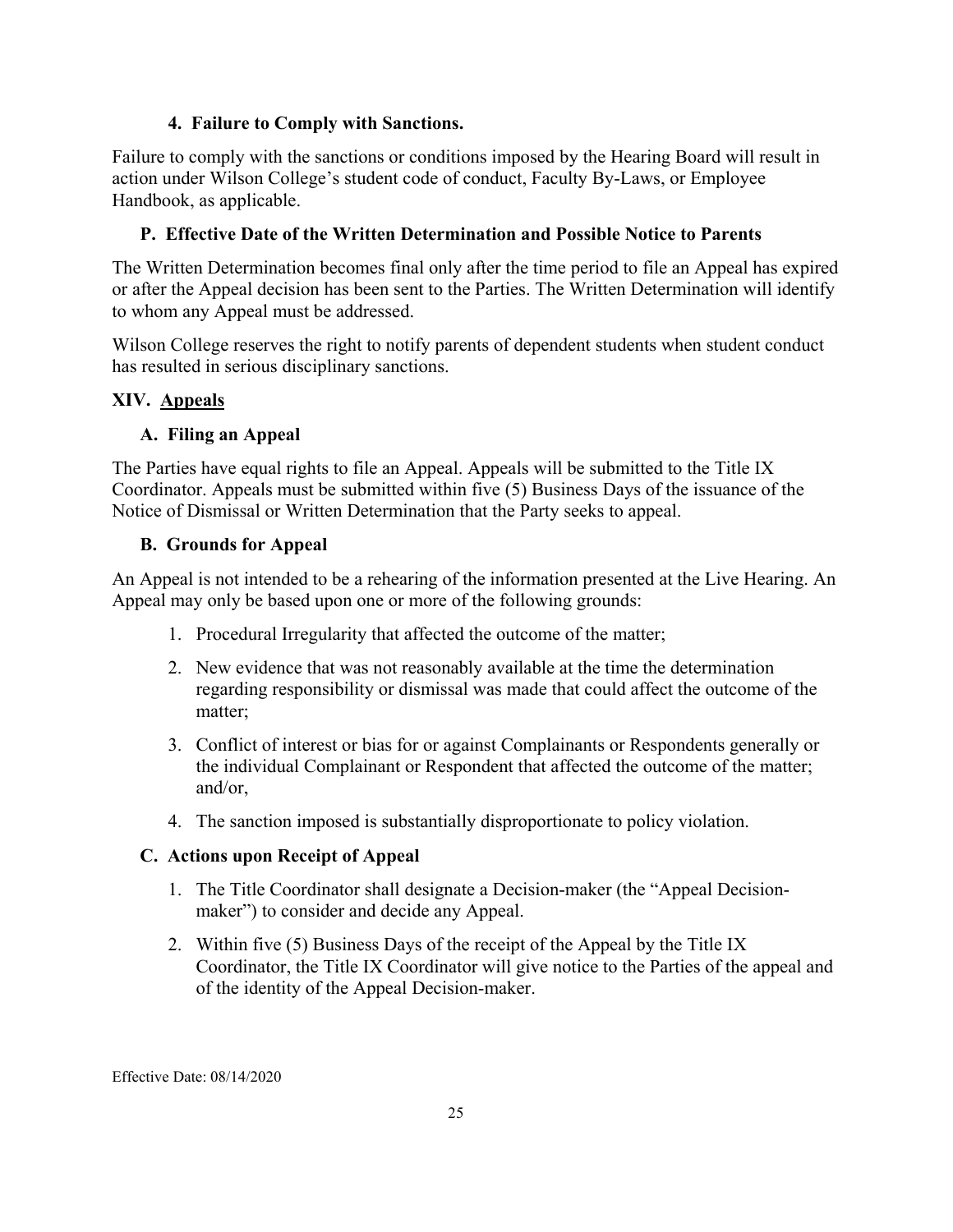- 3. The Parties will have two (2) Business Days after notice of receipt of the Appeal to request that the Title IX Coordinator remove the Appeal Decision-maker based on reasonable and articulated grounds of bias, conflict of interest or an inability to be fair and impartial. The Title IX Coordinator will determine whether to remove the Appeal Decision-maker. If the Appeal Decision-maker is not removed, the Title IX Coordinator will notify the requesting Party of the decision. If the Appeal Decisionmaker is removed and replaced, the Parties will be sent simultaneous written notification of the name of the new Appeal Decision-maker.
- 4. When the time to request removal of the Appeal Decision-maker has run, the Appeal Decision-maker will be provided with the entire file provided to the Hearing Board, together with the Written Determination.
- 5. The Appeal Decision-maker will first determine whether the Appeal will be accepted, based upon whether one or more of the Appeal Grounds set forth above has been properly alleged by the Appellant. Within five (5) Business Days of the receipt of the Appeal, the Appeal Decision-maker will send written notice to the Parties simultaneously that either (a) the Appeal has been rejected due to insufficient grounds, with the Appeal Decision-maker's rationale, or (b) the Appeal has been accepted.
- 5. The non-appealing Party/ies will be entitled to submit a response to the Appeal, which must be sent to the Title IX Coordinator within five (5) Business Days of receipt that the Appeal was accepted.
- 6. The Appeal Decision-maker will then analyze all of the materials related to the Appeal and will take one of the following actions:
	- a. Uphold the original decision
	- b. Send the matter back to the Hearing Board for further consideration
	- c. Refer the matter to the Title IX Coordinator for further investigation or a new hearing with a new Hearing Board
- 7. The Appeal Decision-maker will issue its written decision on Appeal within ten (10) Business Days after the receipt of the non-appealing Party/ies response. If no response is submitted by the non-appealing Party/ies, then the written decision shall be issued within ten (10) Business Days after the date the response was due to be submitted.
- 8. The written Appeal decision, which will include the Appeal Decision-maker's rationale, will be sent to the Parties simultaneously.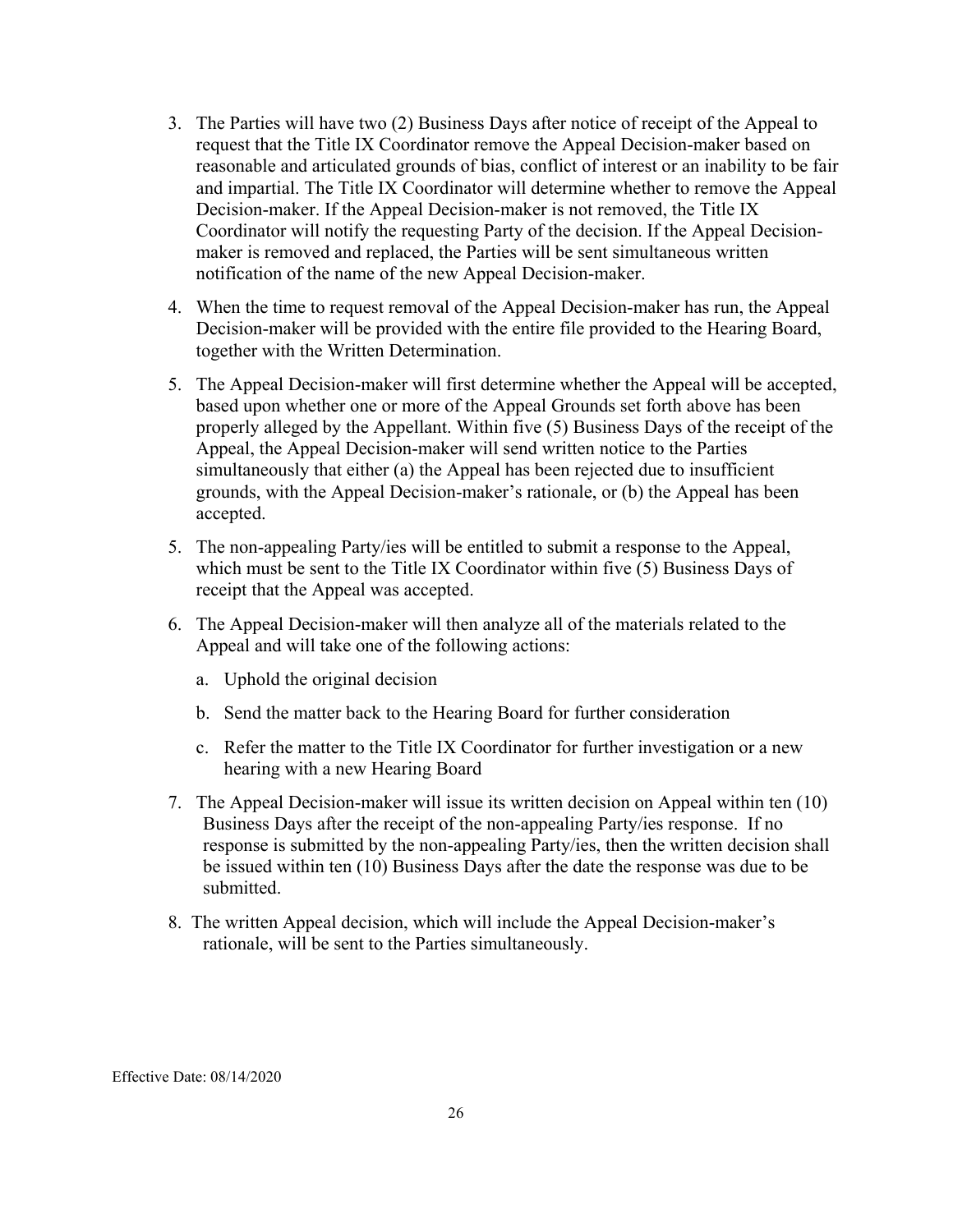#### **D. Appeal Decisions are Final**

A decision denying the entitlement to an Appeal and all decisions made by the Appeal Decisionmaker are final.

### **E. When an Appeal is not Filed**

The Parties will be notified if the time to file an Appeal has expired without any Appeal having been submitted.

#### **XV. Grievance Process Timeframes**

Measured from the conclusion of the investigation, Wilson College strives to meet the following timeframes for the Grievance Process. All days are measured in Business Days.

- A. A Notice of Charge or Notice of Dismissal: The Notice of Charge or Notice of Dismissal will be sent to the Parties simultaneously within ten (10) Business Days of the conclusion of the investigation.
- B. Notice of Live Hearing: As applicable, a Notice of Live Hearing will be sent the Parties simultaneously within ten (10) Business Days of the delivery of the Notice of Charge.
- C. Challenge to Hearing Board Member: Within two (2) Business Days of receipt of the Notice of Live Hearing, Parties have the right to make a written request that the Title IX Coordinator remove a member of the Hearing Board based on reasonable and articulated grounds of bias, conflict of interest or an inability to be fair and impartial.
- D. Live Hearing: The Live Hearing will begin no sooner than ten (10) Business Days after the Notice of Charge is issued, no sooner than five (5) Business Days after the Notice of Live Hearing, and no later than twenty (20) Business Days after the Notice of Live Hearing is issued.
- E. Written Determination following a Live Hearing: Following a Live Hearing, the Written Determination will be sent to the Parties simultaneously within fifteen (15) Business Days of the conclusion of the Live Hearing.
- F. Appeals:
	- 1. Parties must file an Appeal within five (5) Business Days of receipt of the Written Determination.
	- 2. Within five (5) Business Days of the receipt of the Appeal by the Title IX Coordinator, the Appellant and non-appealing Party/ies will receive written notice that an Appeal has been submitted and the identity of the Appeal Decision-maker.
	- 3. The Parties will have two (2) Business Days after notice of receipt of the Appeal to request that the Title IX Coordinator remove a member of the Appeal Decision-maker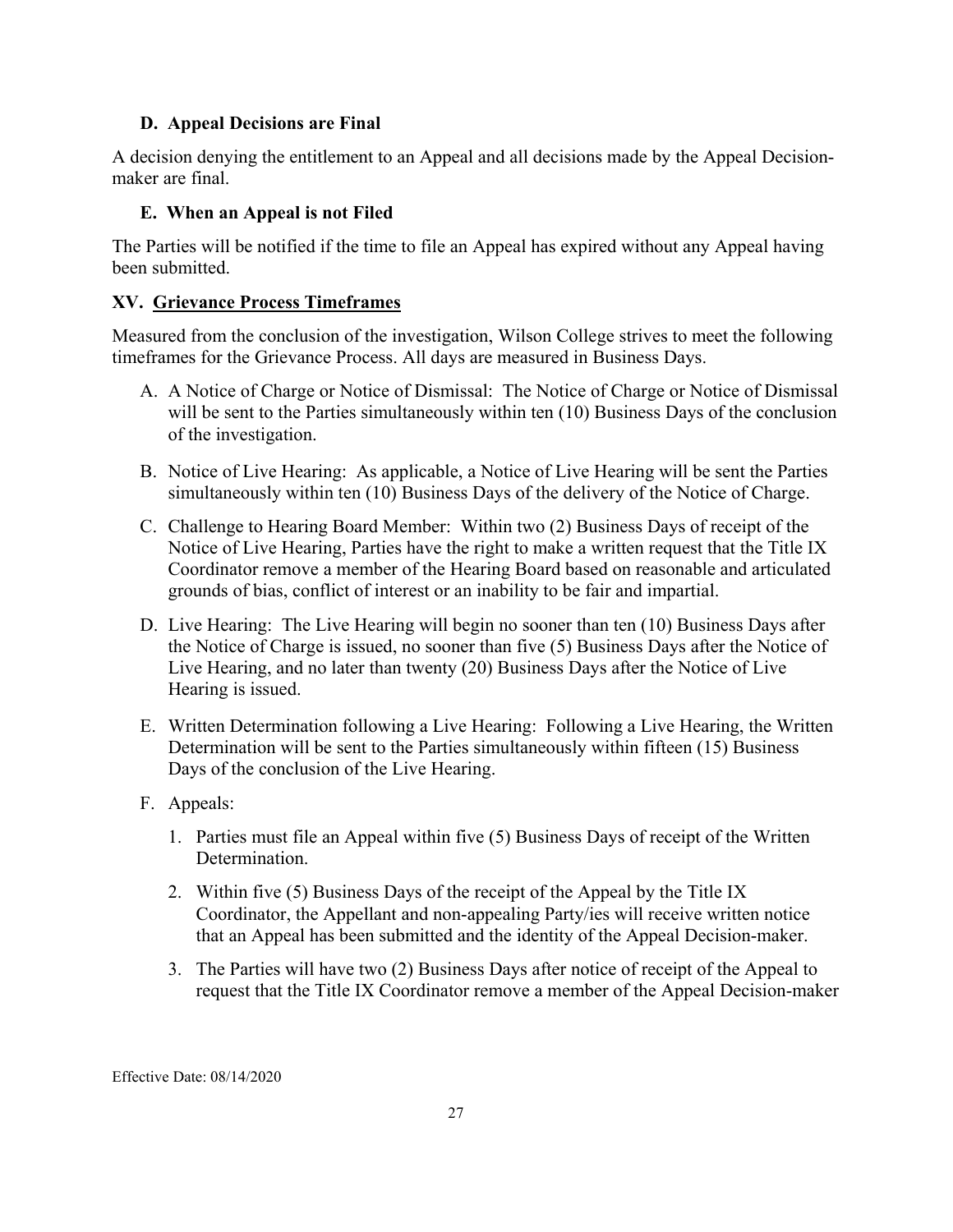based on reasonable and articulated grounds of bias, conflict of interest or an inability to be fair and impartial.

- 4. Within five (5) Business Days of the receipt of the Appeal, the Appeal Decisionmaker will send written notice to the Parties either accepting or rejecting the Appeal.
- 5. The Appeal Decision-maker will issue its written decision on Appeal within ten (10) Business Days after the receipt of the non-appealing Party/ies response to the Appeal.

### **XVI. Informal Resolution**

# **A. Option for Voluntary Informal Resolution**

Wilson College offers a voluntary process for Formal Complaints to be addressed through Informal Resolution. During the Informal Resolution process, a Facilitator will attempt to help the Parties come to an agreement about how to resolve a Formal Complaint. The Informal Resolution process is available to the Parties only after a Formal Complaint is filed and before a Determination of Responsibility or No Responsibility is issued. The Informal Resolution process is never available where a Formal Complaint alleges that a Wilson College Employee engaged in Title IX Sexual Harassment toward a student.

All Parties' participation in the Informal Resolution process must be voluntary. In order to initiate the Informal Resolution process, each Party must sign the "Consent to Informal Resolution Process" form and submit it to the Title IX Coordinator. When all Parties to a Formal Complaint have submitted the consent forms, Wilson College will pause the Grievance Process, including any ongoing investigation or hearing, for a period of fifteen (15) Business Days (unless a shorter or longer time is set by the Title IX Coordinator), to allow the Parties to proceed with the Informal Resolution Process. The time period during which the Grievance Process is paused for the Informal Resolution Process shall not count toward the time periods set forth to conclude the Grievance Process.

### **B. Notice Prior to Informal Resolution.**

Prior to the beginning of the Informal Resolution process, Wilson College will provide notice of the allegations of the Formal Complaint and will direct the Parties' attention to the Informal Resolution provisions of this Policy.

### **C. Role of the Facilitator**

The Facilitator will decide the process and procedures to be used in the Informal Resolution process but shall not take actions inconsistent with this Policy. The Facilitator will treat the Parties fairly and equitably. Each Party may be accompanied by their Advisor during any portion of the Informal Resolution process. The Facilitator may meet with the Parties separately, may share information obtained during the course of any investigation with the Parties, may make suggestions about the terms of an Informal Resolution, and may take other reasonable steps to assist the Parties in determining if they can reach an Informal Resolution. The Facilitator shall not require the Parties to meet together, in-person, unless the Parties agree to do so.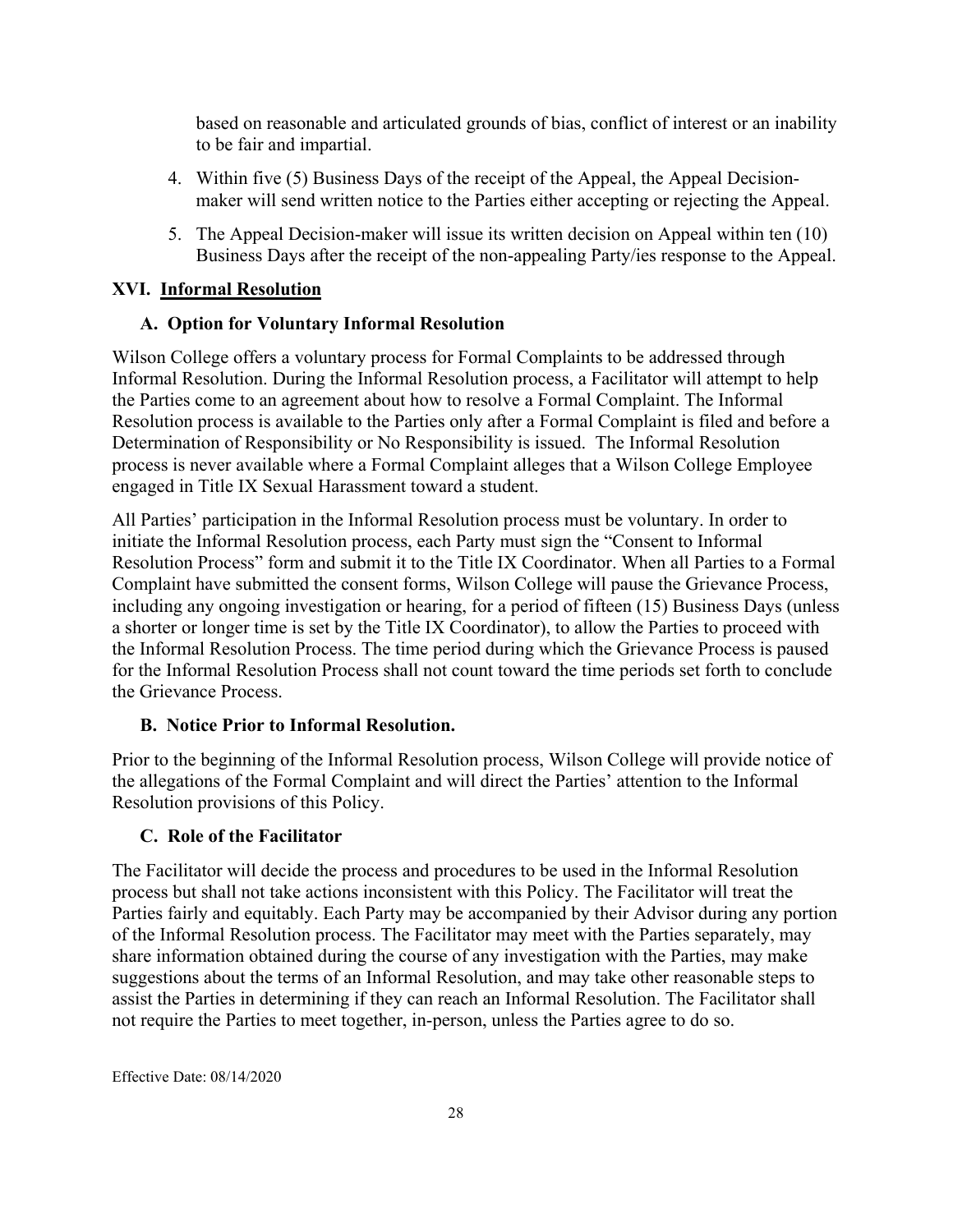If the Parties reach an agreement to resolve a Formal Complaint informally, the Facilitator shall create a written agreement that lists the terms of the Informal Resolution for the Parties to sign. A Party may withdraw from the Informal Resolution process at any time before they sign a written document agreeing to an Informal Resolution and within 48 hours after the Party signs the written agreement. If a Party timely withdraws from the information resolution process, then Wilson College shall resume the Grievance Process.

Under no circumstances may the Facilitator be called as a Witness or serve in any other capacity in the Grievance Process.

# **D. Approval of Informal Resolution By Title IX Coordinator**

If no Party withdraws from the written agreement within 48 hours, the agreement shall be presented to the Title IX Coordinator for final approval and implementation. The Title IX Coordinator will approve or disapprove the written agreement within five (5) business days. The Title IX Coordinator shall give deference to the Parties' agreement but shall not approve an agreement that the Title IX Coordinator determines to be impractical, unduly burdensome, or inconsistent with Wilson College's obligations under this Policy, Title IX, or another applicable law or policy. If the Title IX Coordinator disapproves the Parties' written agreement, the Facilitator and the Parties may agree to modify and resubmit the agreement. If they do not agree to do so and/or do not submit a modified written agreement, then Wilson College shall resume the Grievance Process.

# **XVII. Prohibition Against Retaliation**

Neither Wilson College nor any other person may retaliate against an individual who has participated or refused to participate in any matter addressed under this Policy. Retaliation includes any action to intimidate, threaten, coerce, or discriminate against an individual (a) for the propose of interfering with any right or privilege secured by Title IX or its implementing regulations; or (b) because the individual has made a Report or Formal Complaint, testified, assisted, or participated or refused to participate in any manner in any investigation, proceeding, or hearing under this Policy. Retaliation is also prohibited against individuals involved in matters that do not arise under this policy but arise out of the same facts or circumstances as a Report or Formal Complaint of sex discrimination or sexual harassment.

# **XVIII. Recordkeeping**

Wilson College will maintain the records identified in this section of this Policy for a period of seven (7) years. The records maintained shall be kept confidential and not disclosed, except as permitted or required by law. The records may be maintained in paper or digital files.

In connection with each Report and each Formal Complaint, Wilson College will maintain the following records, to the extent they exist:

• documentation of any Report of alleged Title IX Sexual Harassment;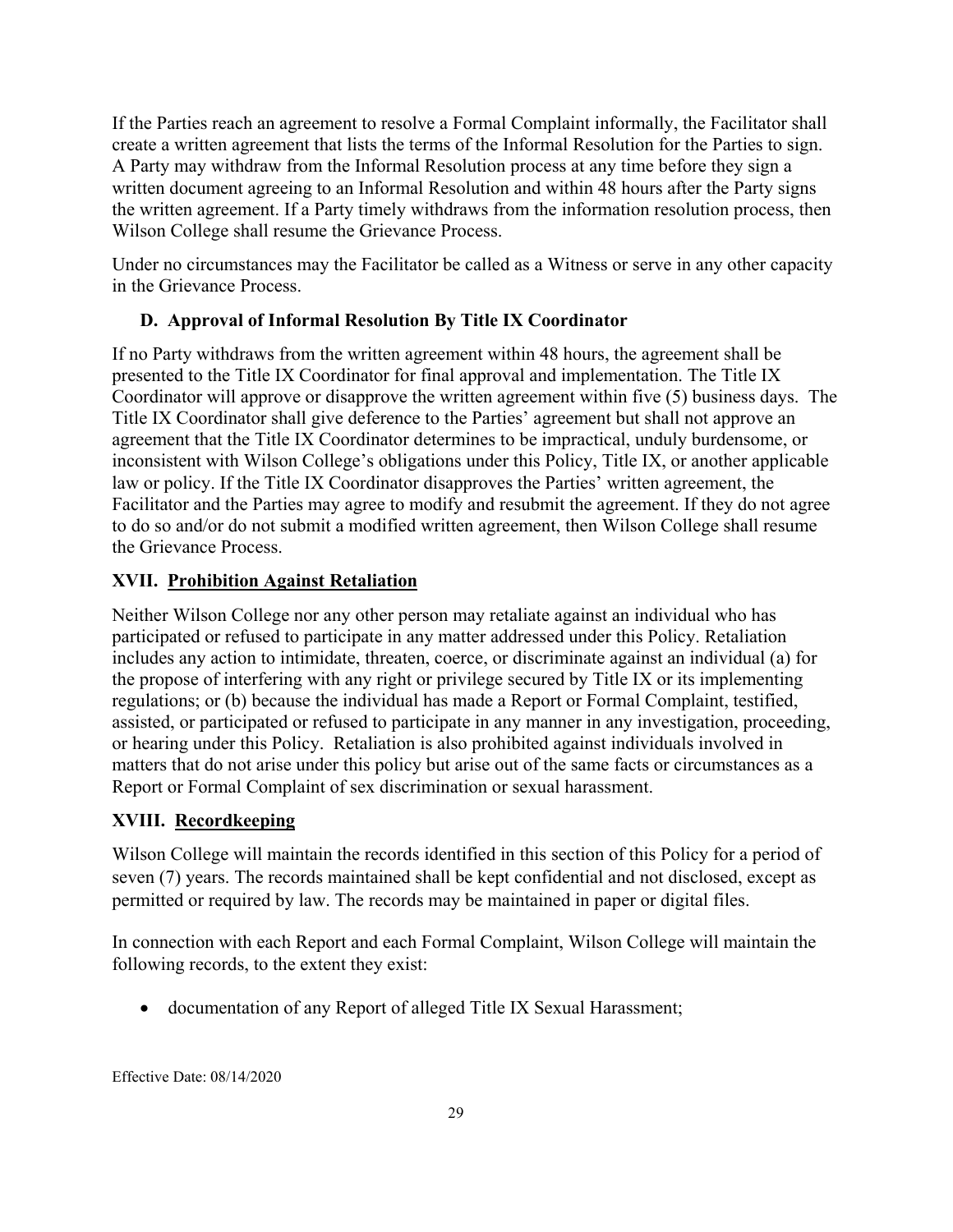- documentation of any Supportive Measures or if no Supportive Measures are provided, the reasons why and an explanation of how Wilson College's response was not clearly unreasonable;
- the Formal Complaint;
- documentary evidence gathered in the course of an investigation and photographs or descriptions of nondocumentary evidence gathered in the course of an investigation;
- written responses of the parties provided prior to the finalization of the investigation report;
- the Investigation Report;
- the audio recording, audiovisual recording, or transcript of any Live Hearing;
- the Written Determination;
- any Appeal and Written Appeal Decision;
- records of the sanctions and/or remedies;
- records of any other steps taken to restore or preserve equal access to Wilson College's Education Program or Activity;
- any written agreement of an informal resolution; and
- a statement documenting the basis for Wilson College's conclusion that its response to a report or formal complaint was not deliberately indifferent.

Wilson College shall also maintain all materials used to train its Title IX Coordinators, Investigators, Decision-makers, and Facilitators and a copy of each version of its Title IX Policy on Sex Discrimination.

### **XIX. Modifications to this Policy**

This Policy may be modified from time-to-time, during an academic year or otherwise. Wilson College Employees and Students will be notified whenever this Policy is modified.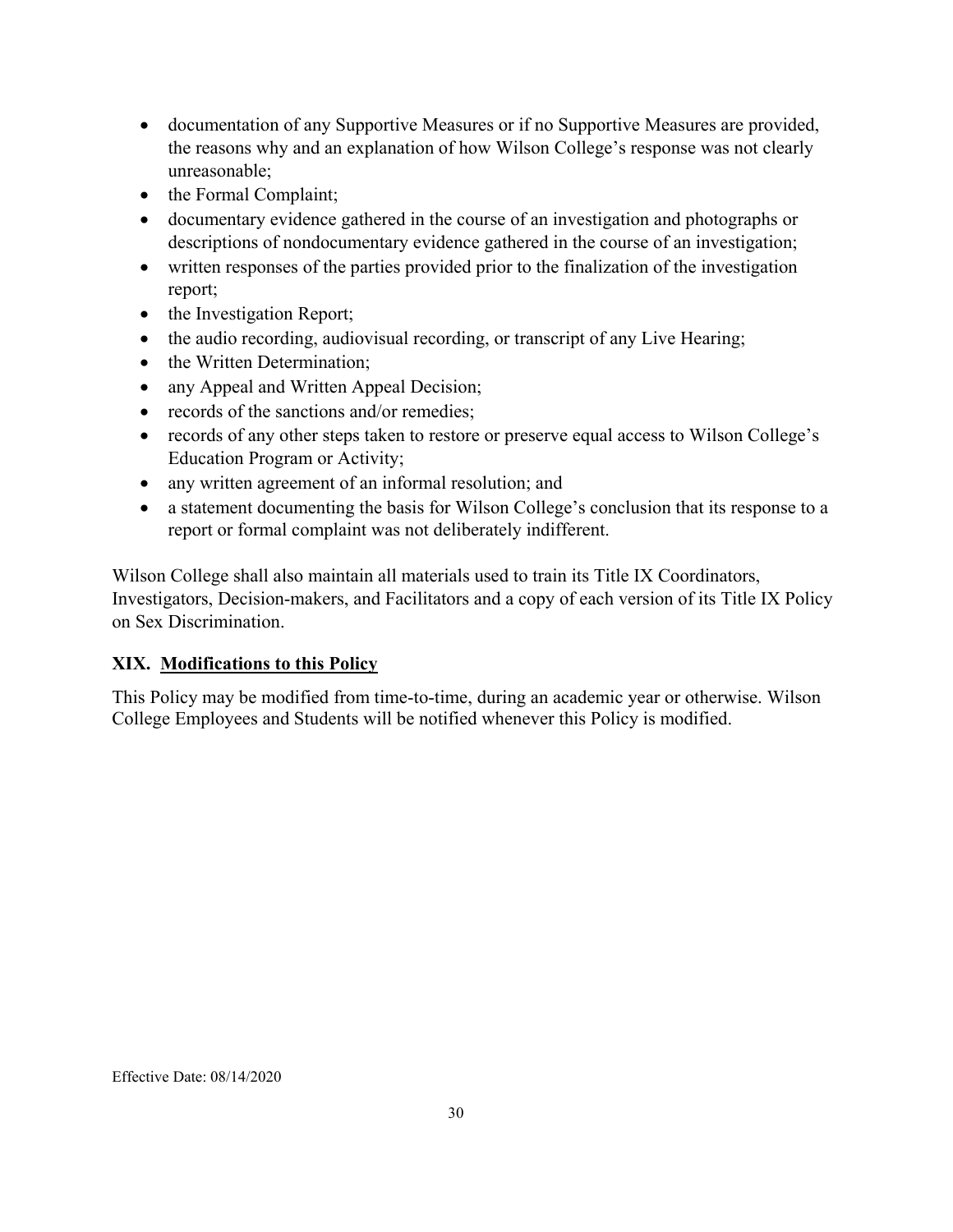#### **GLOSSARY OF DEFINED TERMS**

- Advisor: A person selected by a Complainant or Respondent or appointed by Wilson College to support Complainant or Respondent or a person appointed by Wilson College to ask Cross-examination Questions, if the Party has not selected another Advisor.
- Administrative Leave: Temporary separation from a person's job, with or without pay and benefits intact, as determined by Wilson College and any relevant obligations binding Wilson College.
- Appeal: An objective review of the prior process and outcome unless new evidence must be considered.
- Appeal Decision-maker: An individual or a group of people that decides an Appeal. An Appeal Decision-maker cannot be the Investigator, the Title IX Coordinator, or members of the Hearing Board.
- Appellant: A person who files an Appeal.
- Business Days: Any day, excluding Saturday, Sunday, and federal and state holidays.
- Campus Official: An Employee of Wilson College who has authority to institute corrective measures on behalf of Wilson College.
- Complainant: An individual who is alleged to have been the target of conduct that could constitute Title IX Sexual Harassment under this Policy, whether or not the individual has filed a Formal Complaint.
- Consent: Affirmative Consent is a knowing, voluntary, and mutual decision among all participants to engage in sexual activity. Consent can be given by words or actions, as long as those words or actions create clear permission regarding willingness to engage in the sexual activity. Silence or lack of resistance, in and of itself, does not demonstrate Consent. The definition of Consent does not vary based upon a participant's sex, sexual orientation, gender identity, or gender expression.
	- o Consent to any sexual act or prior consensual sexual activity between or with any Party does not necessarily constitute Consent to any other sexual act.
	- o Consent is required regardless of whether the person initiating the act is under the influence of drugs and/or alcohol.
	- o Consent may be initially given but withdrawn at any time.
	- o Consent cannot be given when a person is incapacitated, which occurs when an individual lacks the ability to knowingly choose to participate in sexual activity. Incapacitation may be caused by the lack of consciousness or being asleep, being involuntarily restrained, or if an individual otherwise cannot Consent. Depending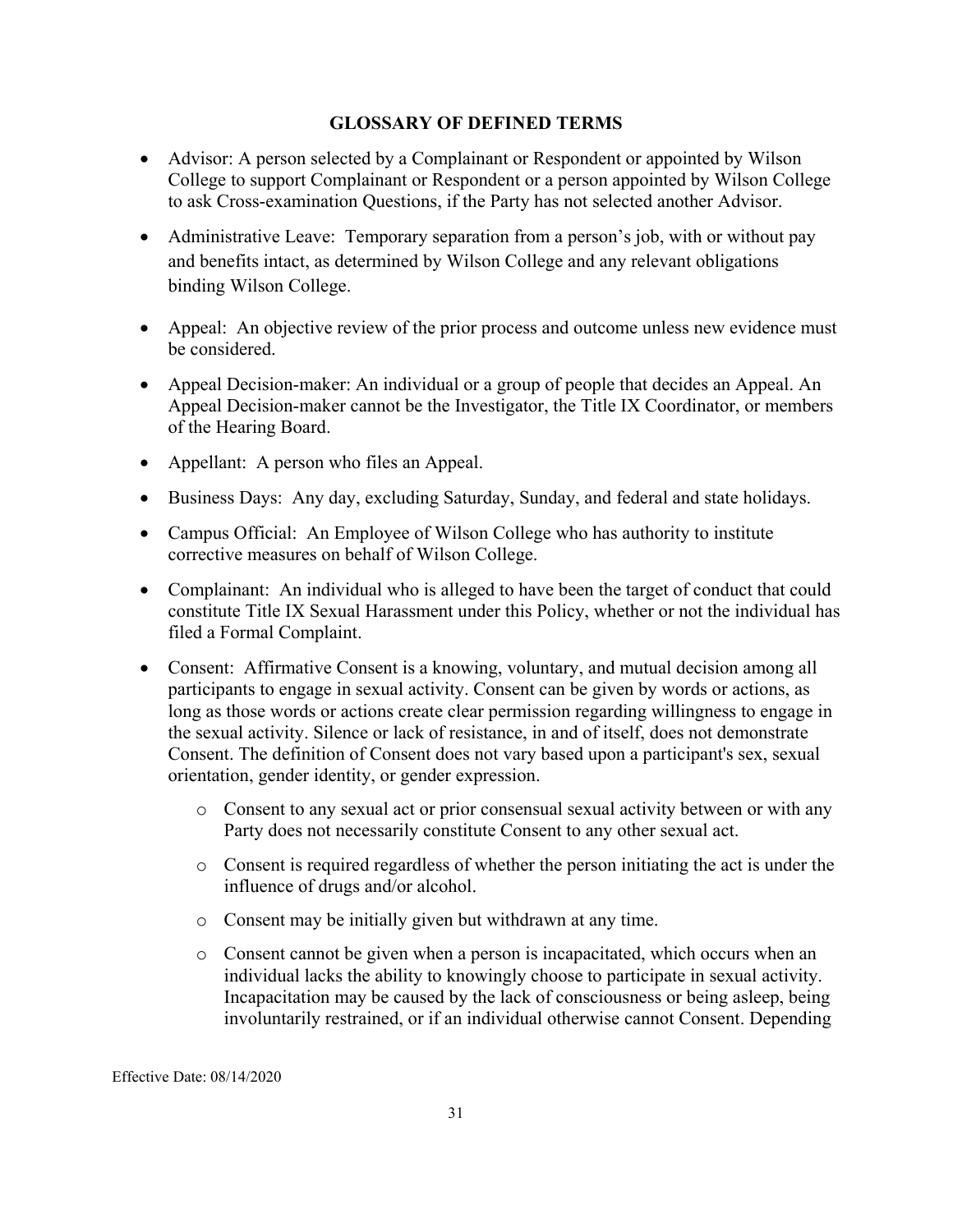on the degree of intoxication, someone who is under the influence of alcohol, drugs, or other intoxicants may be incapacitated and therefore unable to Consent.

- o Consent cannot be given when it is the result of any coercion, intimidation, force, or threat of harm.
- o When Consent is withdrawn or can no longer be given, sexual activity must stop.
- Credibility: The worthiness of belief of information shared by a Party or a Witness.
- Cross-examination Questions: Relevant questions and follow-up questions, including questions challenging Credibility. Cross-examination Questions are intended to give the Parties equal opportunity to meaningfully challenge the plausibility, reliability, Credibility, and consistency of the information provided by the other Party and Witnesses so that the outcome of each individual case is more likely to be factually accurate.
- Dating Violence: Violence committed by a person: (a) who is or has been in a social relationship of a romantic or intimate nature with the victim; and, (b) where the existence of such a relationship shall be determined by (i) the length of the relationship; (ii) the type of relationship; and (iii) the frequency of interaction between the persons involved in the relationship. Title IX requires that Wilson College use this definition of Dating Violence.
- Decision-maker: A person or persons designated to conduct Live Hearings, to decide whether or not a violation of this Policy has or has not occurred, to determine disciplinary sanctions and Remedies when a violation has occurred, and/or to decide Appeals. Decision-makers may or may not be Employees of Wilson College. Decision-makers are trained on the definition of Title IX Sexual Harassment, the scope of Wilson College's program or activity, the Grievance Process, Relevance, the technology to be used at a hearing, how to conduct hearings and Appeals, and how to serve impartially.
- Determination of Responsibility or No Responsibility: A determination by the Hearing Board regarding whether the conduct of Respondent found to have occurred (the Findings of Fact) violates this Policy.
- Domestic Violence: Violence committed by a current or former spouse or intimate partner of the victim, by a person with whom the victim shares a child in common, by a person who is cohabitating with or has cohabitated with the victim as spouse or intimate partner, by a person similarly situated to a spouse of the victim under the domestic or family violence laws of the state, or by any other person against an adult or youth victim who is protected from that person's acts under the domestic or family violence laws of the state. Title IX requires that Wilson College use this definition of Domestic Violence.
- Education Program or Activity: Locations, events, or circumstances over which Wilson College exercised substantial control over the Respondent and the context in which the conduct allegedly constituting Title IX Sexual Harassment occurred. Education program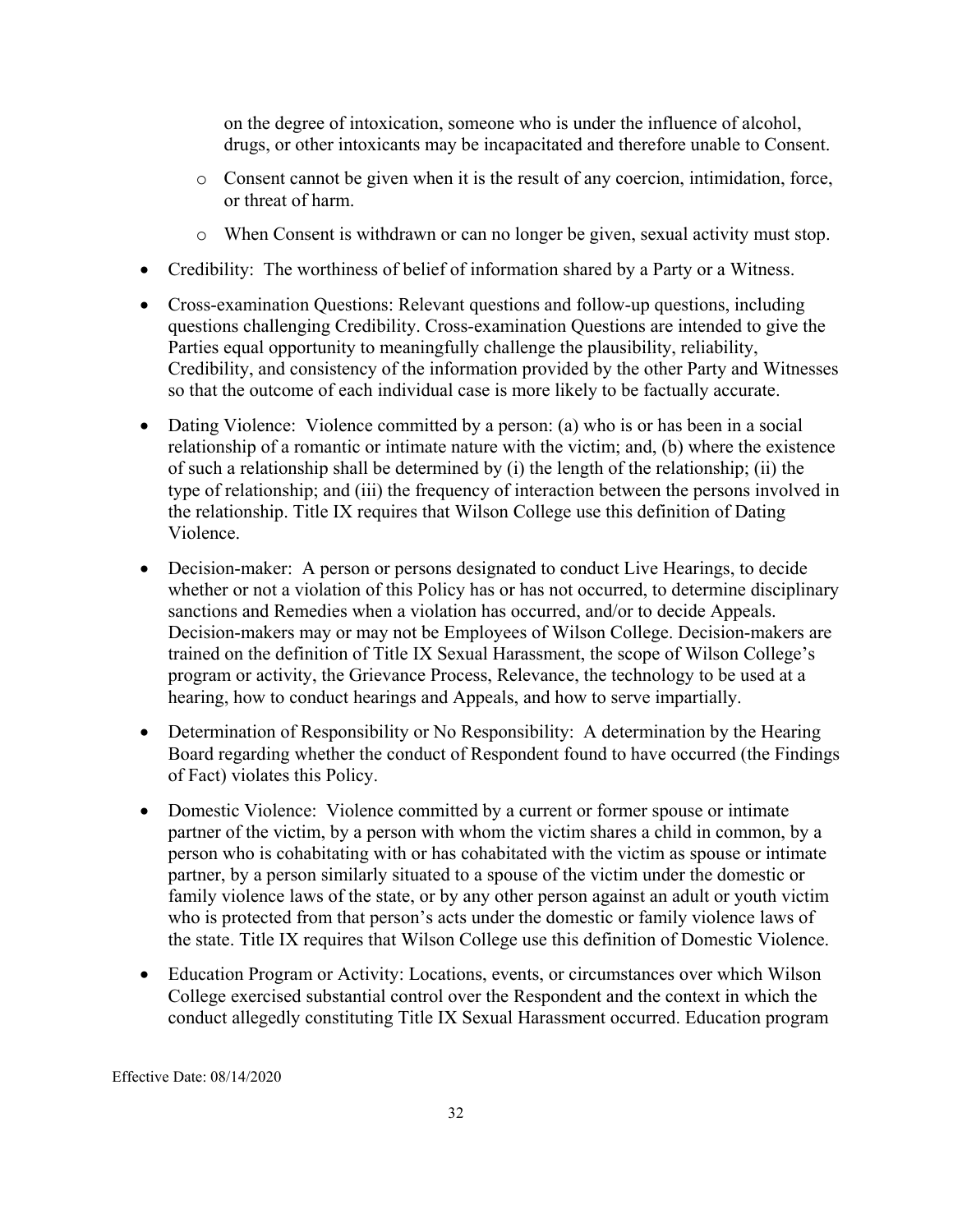or Activity includes any building owned or controlled by Wilson College and/or by a student organization that is officially recognized by Wilson College

- Employee: Faculty, staff, administrator, and any other individual employed by Wilson College in any capacity or role, but not including a person who is also enrolled as a fulltime student of Wilson College.
- Exculpatory Evidence: Evidence, such as a Statement, tending to excuse, justify, or absolve the alleged fault or responsibility of a Respondent.
- Facilitator: A person or persons designated to facilitate an Informal Resolution of a Formal Complaint. Facilitators may or may not be Employees of Wilson College. Facilitators are trained on the definition of Title IX Sexual Harassment, the scope of Wilson College's program or activity, how to conduct an Informal Resolution process, and how to serve impartially.
- Formal Complaint: A document signed by a Complainant or a Title IX Coordinator alleging Title IX Sexual Harassment against a Respondent and requesting that the allegation(s) be investigated.
- Findings of Fact: A Hearing Board's decision regarding what occurred.
- Grievance Process: The process for investigating and resolving a Formal Complaint.
- Hearing Board: A single Decision-maker or group of Decision-makers who conduct the Live Hearing. The Hearing Board cannot be the same person(s) as the Title IX Coordinator or the Investigator.
- Inculpatory Evidence: Evidence that shows or suggests that a Respondent engaged in the alleged Title IX Sexual Harassment.
- Informal Resolution: A voluntary process that allows the Parties to engage in discussions in an attempt to come to an agreement, subject to approval by Wilson College, to resolve a Formal Complaint that does not involve a full investigation, hearing, and/or determination
- Investigator: A person or persons, internal or external to Wilson College, designated by Wilson College to investigate the allegations of a Formal Complaint. An Investigator may also be the Title IX Coordinator but may not be a member of the Hearing Board or the Appeal Decision-maker. Investigators are trained on the definition of Title IX Sexual Harassment, the scope of Wilson College's program or activity, the Grievance Process, Relevance, how to conduct an investigation, how to create an investigation report, and how to serve impartially.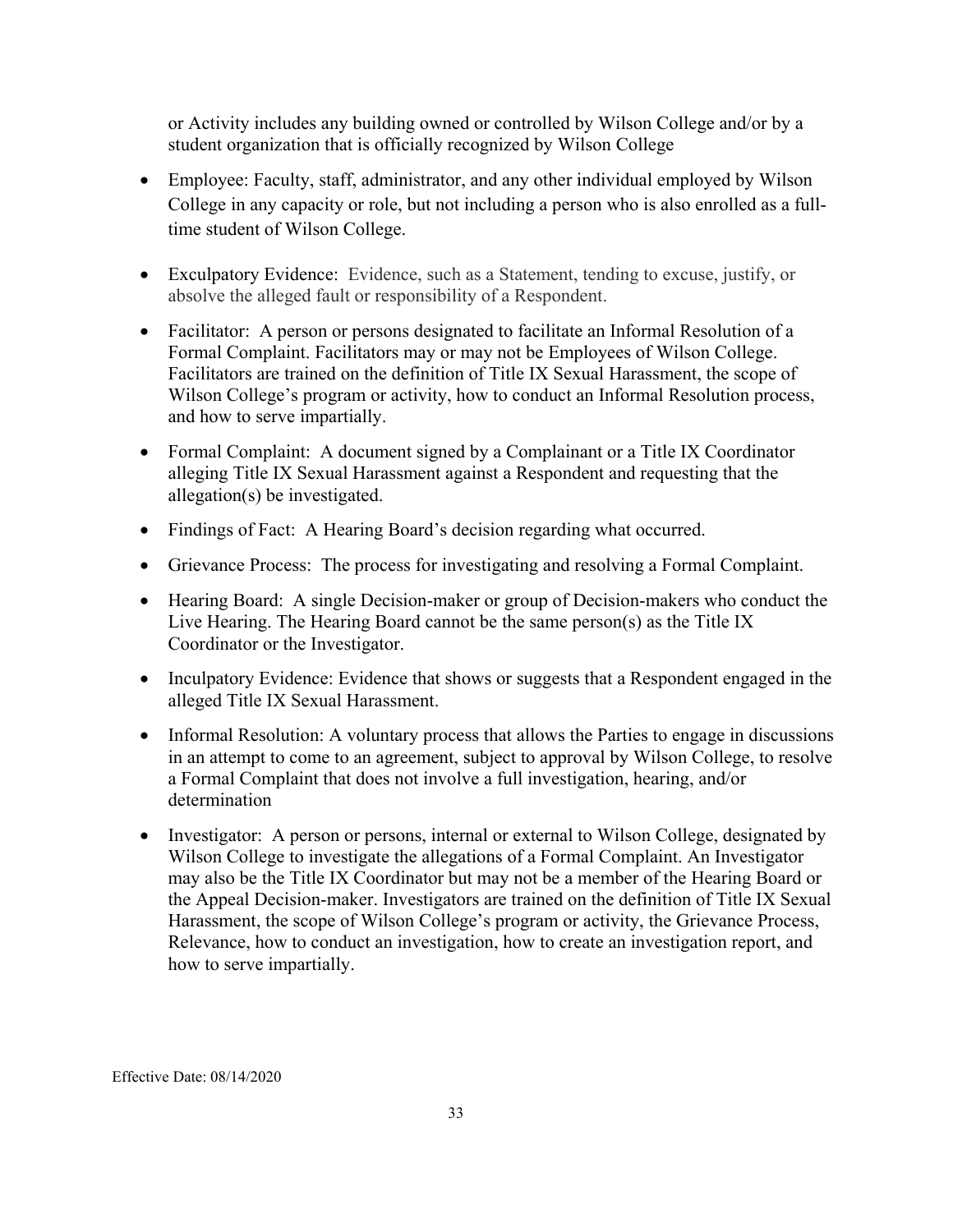- Live Hearing: A hearing where all Parties can see and hear each other in real time, whether in the same location or connected via technology.
- Notice of Charge: A notice sent to the Parties detailing the allegations potentially constituting Title IX Sexual Harassment (the charges) and indicating that charges and information gathered during an investigation will proceed to the Grievance Process for evaluation.
- Notice of Dismissal: Written notice of the Title IX Coordinator's decision to dismiss a Formal Complaint, including the basis of the decision.
- Notice of Investigation: A written notice to the Parties commencing the Grievance Process.
- Notice of Live Hearing: The letter sent to the Parties providing notice that allegations falling with the scope of this Policy will proceed to a Live Hearing.
- Party or Parties: Individuals who are Complainants and Respondents in a Grievance Process. When referencing the Complainant, the Respondent may be referred to as the "other Party" and when referencing the Respondent, the Complainant may be referred to as the "other Party."
- Preponderance of Evidence: The standard of proof which demonstrates that the facts to be proven are more probable than not.
- Procedural History: A section of the Written Determination describing the procedural steps taken from the receipt of the Formal Complaint through the determination, including notifications to the Parties; the date Respondent received notice of the allegation; the investigation process; and hearings held.
	- o Regarding the description of the investigation process, the Procedural History section should include: which Parties and Witnesses were interviewed and when; site visits; methods used to gather evidence; what type of evidence was reviewed; and the process undertaken to inspect and review the evidence and to disseminate the investigation report, including timelines. The Written Determination should include any actual or perceived procedural issues. For example, if a process was delayed for good cause, that delay should be explained in the Written Determination. Likewise, if the Parties requested that the Investigator follow certain "leads" that the Investigator was not reasonably able to pursue based on a lack of time, resources, or the unavailability of Witnesses, that should be addressed in the timeline.
- Procedural Irregularity: A failure to follow Wilson College's own procedures.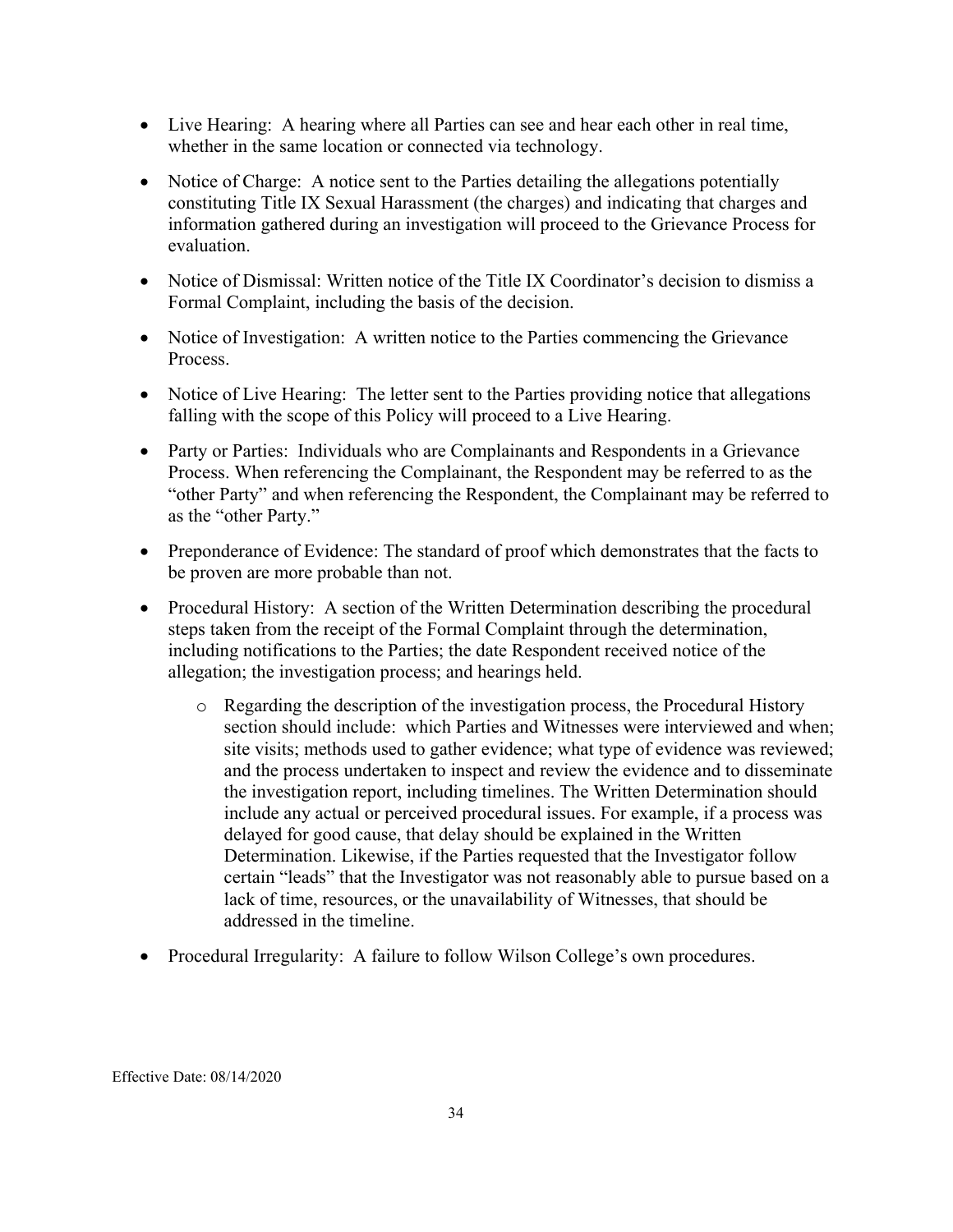- Rape Shield Protections: Rules that protect Complainants from questions about or submission of evidence regarding the Complainant's sexual predisposition or prior sexual behavior except in very limited circumstances.
- Reasonable Person: A hypothetical person in society who exercises average care, skill, and judgment in conduct and who serves as a comparative standard.
- Relevance: Information that is relevant directly relates to the allegations in dispute, and, therefore, is probative of a material fact concerning the allegations. Information that is not relevant includes information protected by a legally recognized privilege; evidence about a Complainant's prior sexual predisposition or prior sexual behavior unless offered to prove that someone other than the Respondent committed the conduct alleged by the Complainant or offered to prove Consent, where Consent is at issue (and it concerns specific instances of sexual behavior with Respondent); any Party's medical, psychological, and similar records unless the Party has given voluntary, written consent; Party or Witness Statements that have not been subjected to Cross-examination at a Live Hearing; and evidence duplicative of other evidence.
- Remedies: Measures taken by Wilson College following a Determination of Responsibility on the part of Respondent designed to restore or preserve equal access to Wilson College's Education Program or Activity. Remedies may be disciplinary or punitive and may burden the Respondent.
- Report: The submission of information to the Title IX Coordinator or a Campus Official regarding a potential violation of this Policy. A Report is not a Formal Complaint and, therefore, will not be investigated and does not trigger the Grievance Process.
- Respondent: Any individual who has been alleged to have engaged in conduct that could violate this Policy.
- Sexual Assault: Any conduct that would constitute a forcible or nonforcible sex offense under the uniform crime reporting system of the Federal Bureau of Investigation. Sexual Assault includes the following prohibited conduct:
	- 1.Rape (Except Statutory Rape) the carnal knowledge of a person, without the Consent of the person, including instances where the person is incapable of giving Consent because of their age or because of their temporary or permanent mental or physical incapacity. "Carnal knowledge" means contact between the penis and the vulva or the penis and the anus, including penetration of any sort, however slight.
	- 2.Sodomy oral or anal sexual intercourse with another person, without the Consent of the person, including instances where the person is incapable of giving Consent because of their age or because of their temporary or permanent mental or physical incapacity.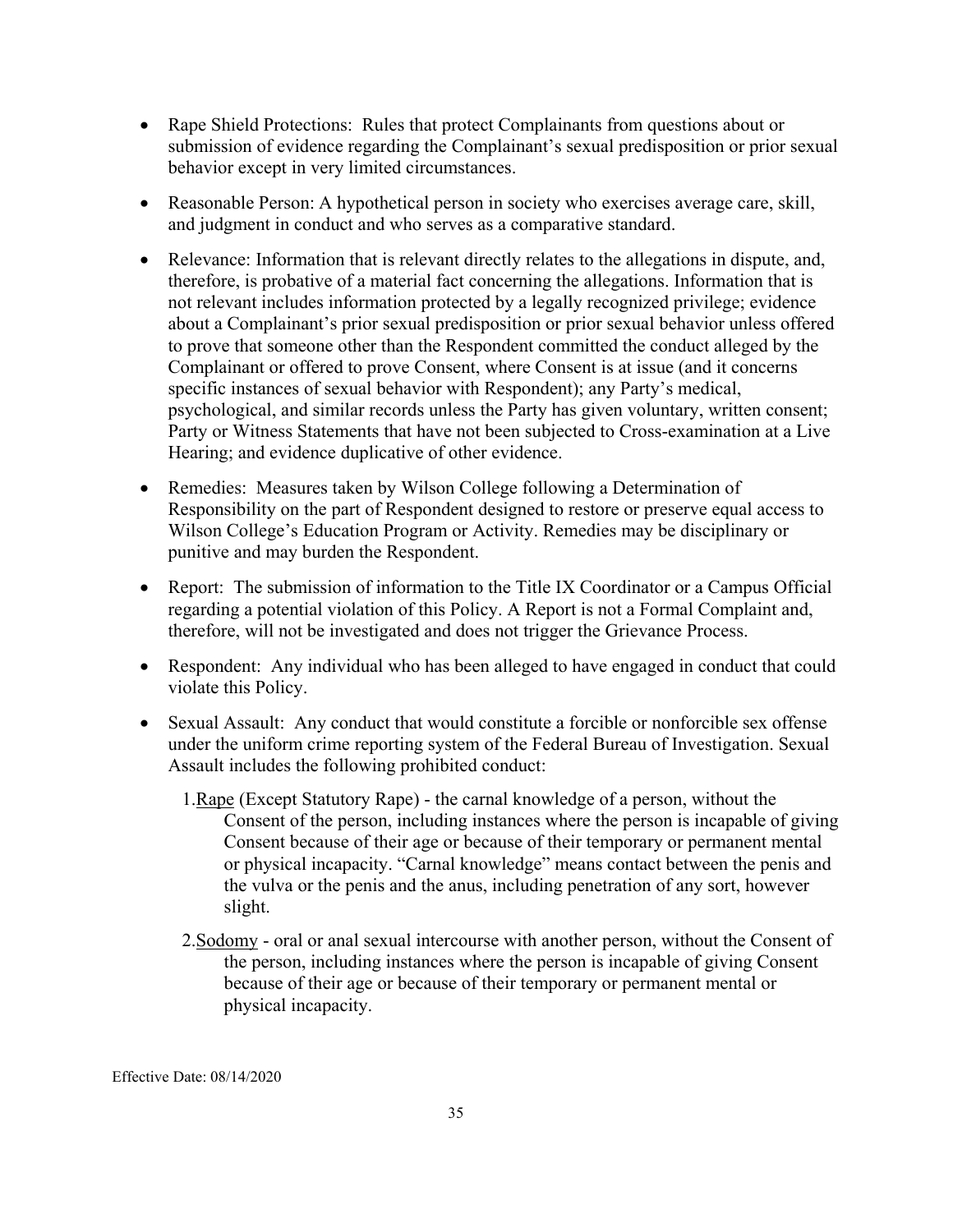- 3.Sexual Assault with An Object to use an object or instrument to unlawfully penetrate, however slightly, the genital or anal opening of the body of another person, without the Consent of the person, including instances where the person is incapable of giving Consent because of their age or because of their temporary or permanent mental or physical incapacity.
- 4.Fondling touching of the private body parts of another person for the purpose of sexual gratification without the Consent of the person, including instances where the person is incapable of giving Consent because of their age or because of their temporary or permanent mental or physical incapacity.
- 5.Incest nonforcible sexual intercourse between persons who are related to each other within the degrees wherein marriage is prohibited by law.
- 6.Statutory Rape nonforcible sexual intercourse with a person who is under the statutory age of consent.

Title IX requires that Wilson College use this definition of Sexual Assault.

- Stalking: engaging in a course of conduct directed at a specific person that would cause a reasonable person to: (a) fear for their safety or the safety of others; or (b) suffer emotional distress. Title IX requires that Wilson College use this definition of Stalking.
- Standard of Evidence: The Standard of Evidence reflects the degree of confidence that a Decision-maker has in the correctness of the factual conclusions reached. Wilson College will apply the PREPONDERANCE OF EVIDENCE Standard of Evidence to matters within the scope of this Policy.
- Statement: Evidence that constitutes a person's intent to make factual assertions.
- Supportive Measures: Non-disciplinary and non-punitive services that are offered, without fee or charge, by Wilson College on an individualized basis to a Complainant or Respondent that are designed to restore or preserve equal access to Wilson College's Education Program or Activity without unreasonably burdening the other Party.
- Title IX Coordinator: The person or persons designated by Wilson College as a Title IX Coordinator, including any persons designated as an "acting," "deputy" or "interim" Title IX Coordinator. In the event that special circumstances require the Title IX Coordinator to designate another person to address their responsibilities, the term also includes the Title IX Coordinator's designee.
- Title IX Sexual Harassment: Conduct, on the basis of sex, that occurs within Wilson College's Education Program or Activity within the United States, and that involves:
	- 1. an employee of Wilson College conditioning the provision of an aid, benefit, or service on an individual's participation in unwelcome sexual conduct;